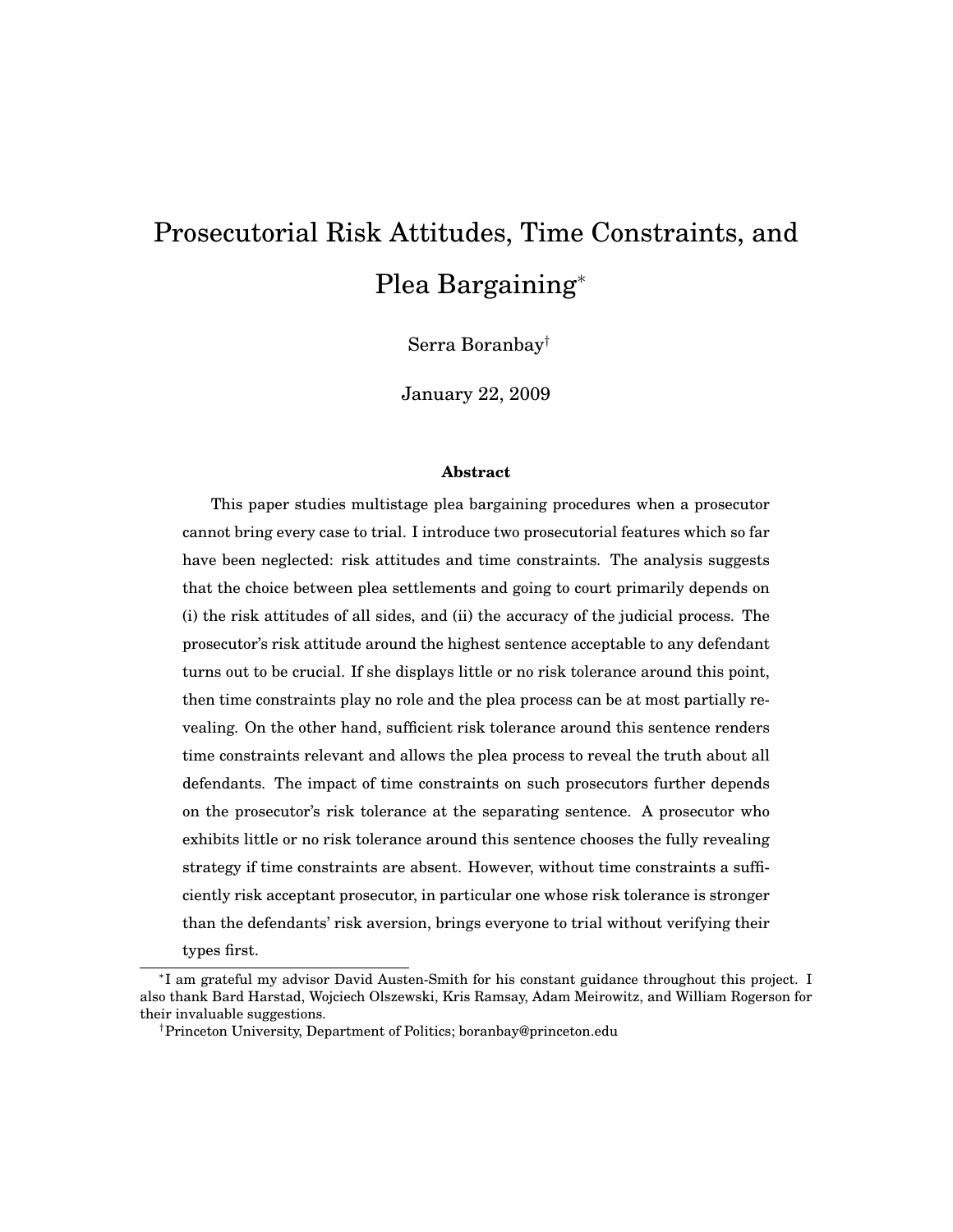#### **1 Introduction**

A large percentage of criminal convictions in the US is achieved by plea bargaining. The systematic adoption of this practice is attributed to various reasons including costly trials and the defendants' willingness to avoid the risks associated with these trials. However the literature so far has not accounted for two characteristics that can explain why and how plea bargains are used: prosecutorial risk attitudes and time constraints interpreted to capture the prosecutor's caseload and court time.<sup>1</sup> First, courts are congested and prosecutors are state officials with heavy caseload and they simply do not have the time to bring every case to court. Second, from the prosecutor's standpoint, going to trial involves the risk of losing the case whereas a plea settlement is a sure way of securing a conviction. This paper explores these two dimensions that define the prosecution while imposing risk aversion on the defendants. The results reveal that the prosecutor's choice between plea settlements and going to court primarily depend on the risk attitudes of all sides and the accuracy of the judicial process, which is also related to the reliability of the evidence gathered. It turns out that time constraints play important yet subsidiary roles.

A purely career oriented prosecutor has to close multiple cases by either plea bargaining or bringing a case to court. However, she is constrained by the number of cases that she can bring to trial.<sup>2</sup> By going to court, the prosecutor can only strengthen her case against a defendant. The plea process with every defendant continues for a finite number of stages, after which a trial commences. The risk attitudes of all actors along with the accuracy of the trial process narrow down the strategies the prosecutor picks

<sup>&</sup>lt;sup>1</sup>Alshuler (1968) and Bibas (2004) both point out the importance of prosecutorial attributes on plea bargaining.

 ${}^{2}$ As suggested by Landes (1971), Miceli (1990), Reinganum (2000), Bar-Gill and Gazal Ayal (2006) among others, career concerns of the prosecutors induce them to maximize expected punishments. Moreover, Boylan (2005) provides empirical evidence to support the claim that the length of prison sentences as opposed to the number of convictions advance the career motives of attorneys.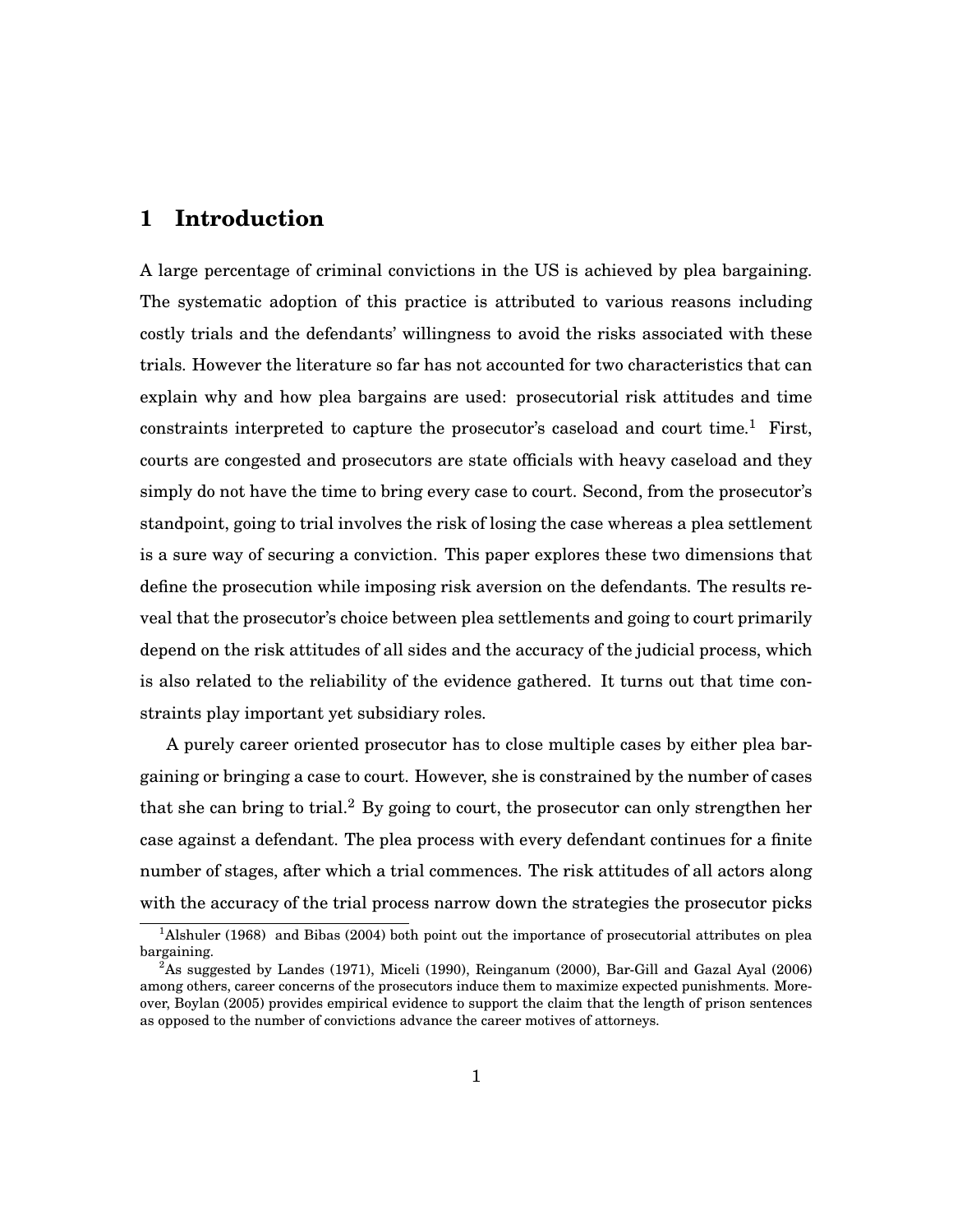from. The accuracy of the trial process is captured by the probabilities of committing type I (convicting an innocent defendant) and type II (acquitting a guilty defendant) errors. The prosecutor's returns from pursuing trials are determined by the probabilities of making these errors. The probabilities of type I and type II errors also affect the highest plea sentences the prosecutor can successfully impose on *any* defendant and *only* on the guilty defendant, respectively. The stronger the defendant's risk aversion is, the higher are these sentences. Furthermore, the prosecutor's valuation of these sentences depend on her risk attitude.

The prosecutor's risk attitude around the highest sentence acceptable to all is crucial. If she is not sufficiently risk tolerant around it, then time constraints play no role and the plea process can be at most partially revealing. The latter statement holds because, such a prosecutor will not find it in her best interest to punish the guilty severely by bringing the innocent to trial. Risk attitudes that render time constraints irrelevant encompass strict risk aversion and weak risk tolerance (especially, weaker than the defendants' risk aversion). When the prosecutors exhibit little or no such local risk tolerance, they engage in three types of plea tactics. The first one involves settling with all defendants out of court at this highest punishment that none rejects. With the second strategy, the prosecutor tries to negotiate the highest plea sentence with as many defendants as she can without violating her time constraints. All but the guilty reject the high sentence thereby making this strategy partially revealing. Finally, by employing the third tactic, the prosecutor shuns pretrial screening altogether and uses all her time to go to court. Comparing the payoffs from each of these strategies can be reduced to evaluating their payoffs for each case separately and consequently, time restrictions play no role.

If the prosecutor is sufficiently risk tolerant around the highest sentence agreeable to all, then the prosecutor's choices are substantially different. First, time constraints become relevant and second, the plea process can reveal the truth about all defendants. Risk attitudes with this local feature subsume adequately high risk tolerance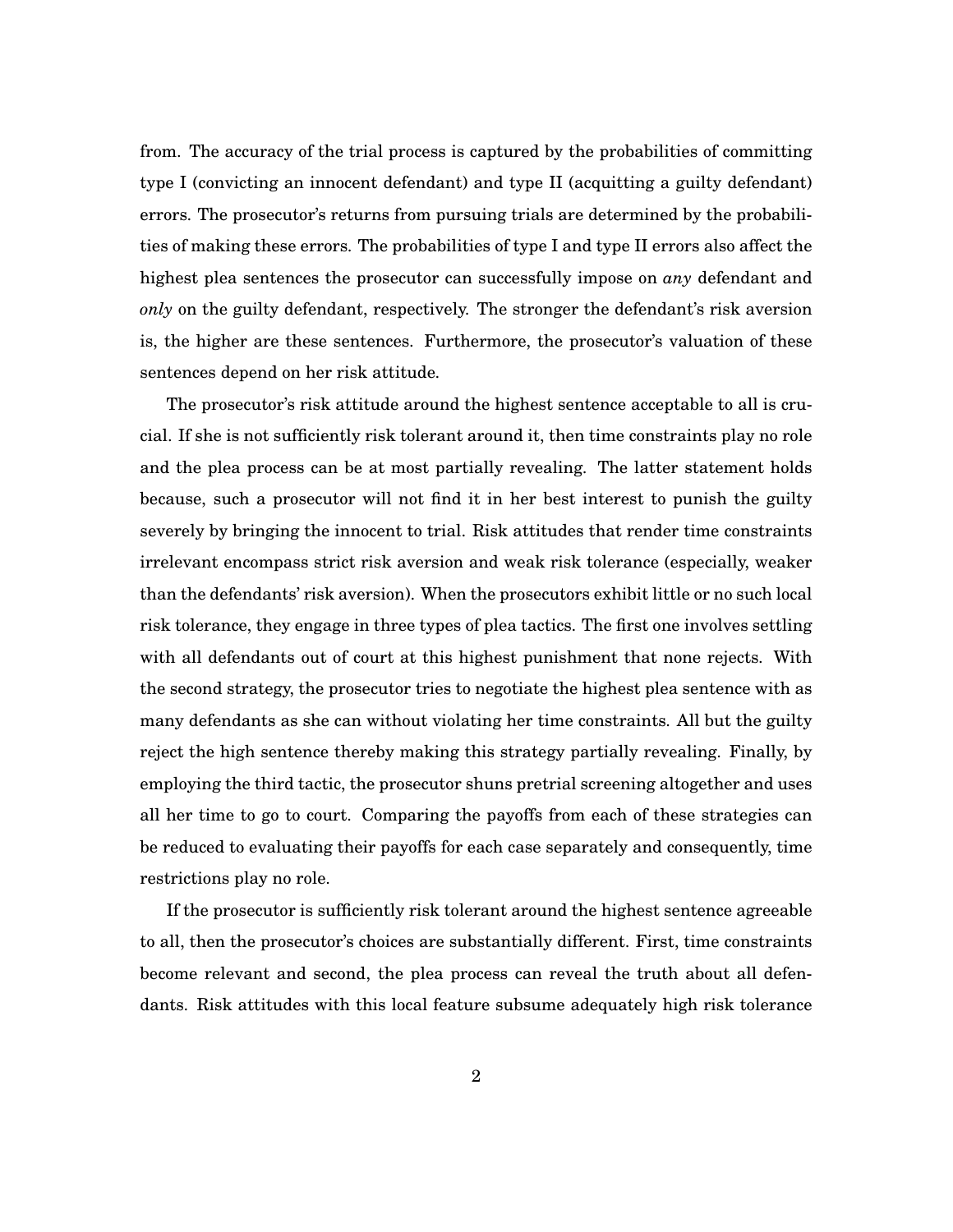(especially, stronger than the defendants' risk aversion). Prosecutors who display this risk behavior resort to three types of strategies. Two of these are the partially revealing strategy and the tactic of aggressively pursuing trials mentioned above. The third one is the fully revealing strategy. When the prosecutor screens every defendant via the plea process, the guilty defendants settle on higher penalties earlier on, whereas the innocent defendants either receive lower plea sentences or go to court. Local risk tolerance around the sentence agreeable to all ensures that separation is incentive compatible: only such prosecutors are willing to go to trial despite their low chances of winning. Time restrictions are relevant because, they influence the prosecutor's decisions differently depending on her strategy: the effect is direct with all but the separating strategy and indirect with the separating strategy.

Relaxing the time constraint increases the payoffs from all strategies which potentially end in court. When time constraints matter, however, their effect on the prosecutor's decisions is ambiguous and requires further specifications on risk attitudes. For instance, a prosecutor, not sufficiently risk tolerant at the highest sentence acceptable only by the guilty, chooses the fully separating strategy in the absence of time constraints. On the other hand, without any constraint, a prosecutor with a sufficiently strong risk tolerance brings every defendant to trial without first verifying his type.

This paper also studies caseloads that involve alleged crimes which are related and of different severities. Such instances arise when several defendants are suspected to be complicit in illegal activities to various degrees. Examples include all organized crimes and certain kinds of felony murder. Rather than tilting the prosecutor's choice in favor of one strategy, these heterogeneities determine which cases go to trial whenever the prosecutor decides to go to court. As a result, the uncertainty over who will go to trial is significantly less than when cases are identical and unrelated.

There are several papers which study plea bargaining that involves several defendants. However as far as I know, none of them explicitly recognizes the time constraints that the responsibility for multiple cases imposes on prosecutors, and how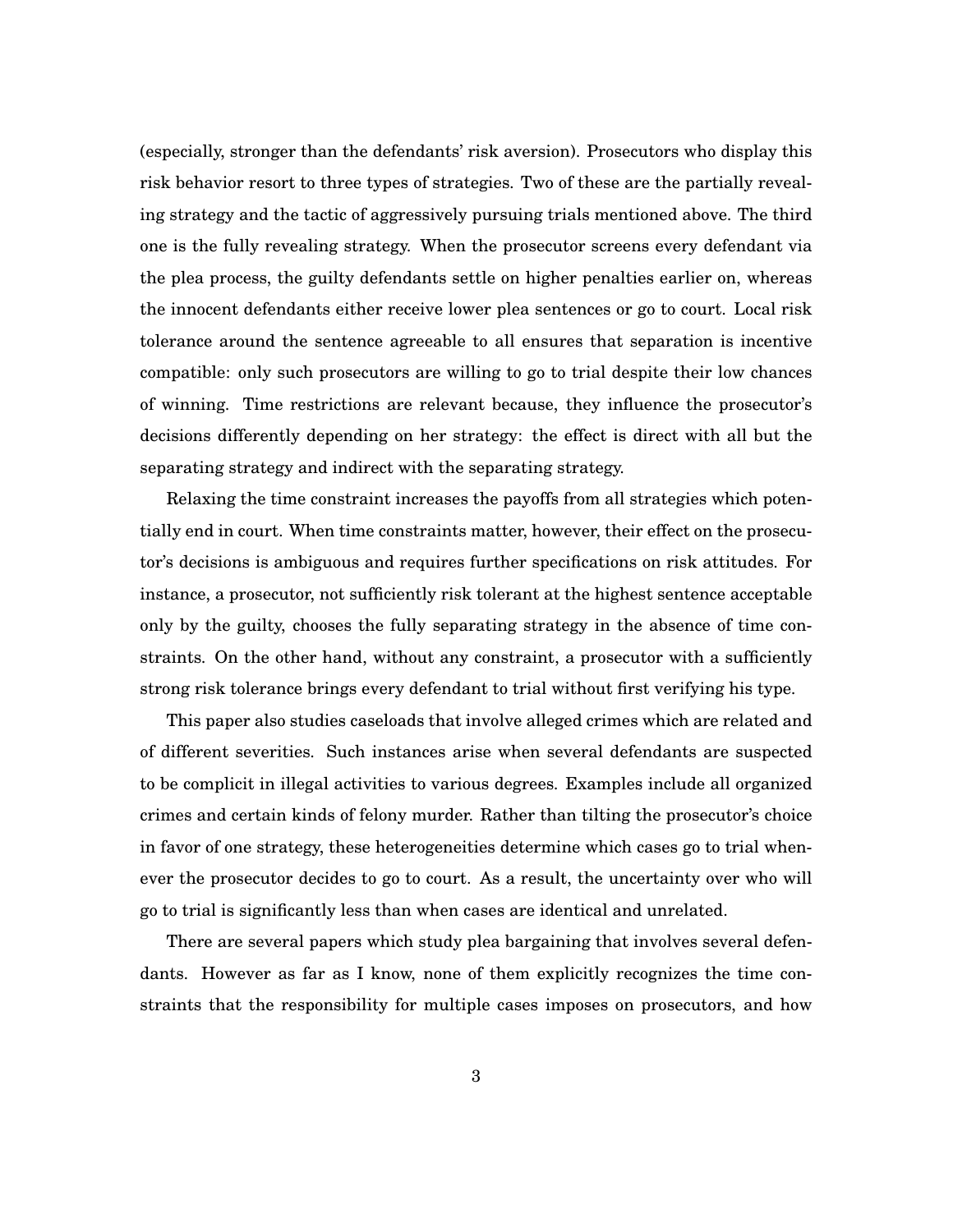those constraints interact with the other aspects of the prosecution. The examples include the seminal paper by Landes  $(1971)^3$  and Kobayashi (1992), where resource constraints are not an issue. In a less formal setting where prosecutorial attributes are not modeled, Bar-Gill and Gazal Ayal (2006) argue that the legal lower bounds on the plea offers may lead career oriented prosecutors to dismiss those cases that involve lower probabilities of conviction in favor of those cases that have higher such probabilities. However, in their model, prosecutors can choose their caseload and they are aware of the strength of each case ex ante.

There is work on the risk attitudes of parties to a civil litigation, namely the plaintiffs and the defendants, and a review can be found in Cooter and Rubinfeld (1989). In various environments, Polinsky and Shavell (1979), Grossman and Katz (1983), and Kobayashi and Lott (1996) underline the importance of differential rates of risk aversion in the calculation of fines and sentences.<sup>4</sup> This paper demonstrates the importance of prosecutors' risk attitudes in determining their approach to closing cases.

Introducing time constraints to the study of plea procedures is novel as well as allowing multiple rounds of plea bargaining with each defendant.<sup>5</sup> As short as two rounds enable the time constrained prosecutor to screen all defendants by observing their responses. I do not model other types of resource constraints, such as criminal defense expenditures or costs of assembling a jury for trial. These are serious considerations and studied in various settings. Rhodes (1976) finds that an increase in prosecutors' budgets lead to increases in trials. However, the analysis here suggests that an observation of fewer trials associated with a prosecutor can also be explained by risk attitudes. The single-stage, costless plea processes of Kobayashi and Lott (1996) are succeeded by costly trials where both the defendant and the prosecutor try to manipulate the probabilities of conviction. In a model with risk neutrality and

 ${}^{3}$ Rhodes (1976) builds on this model and provides an empirical study.

<sup>4</sup>A comprehensive review of the economic theory of public enforcement can be found in Polinsky and Shavell (2000).

 $5$ Work on the dynamics of plea bargaining has been scant. Pretrial bargaining in civil litigation, on the other hand, has received more attention, an example can be found in Spier (1992).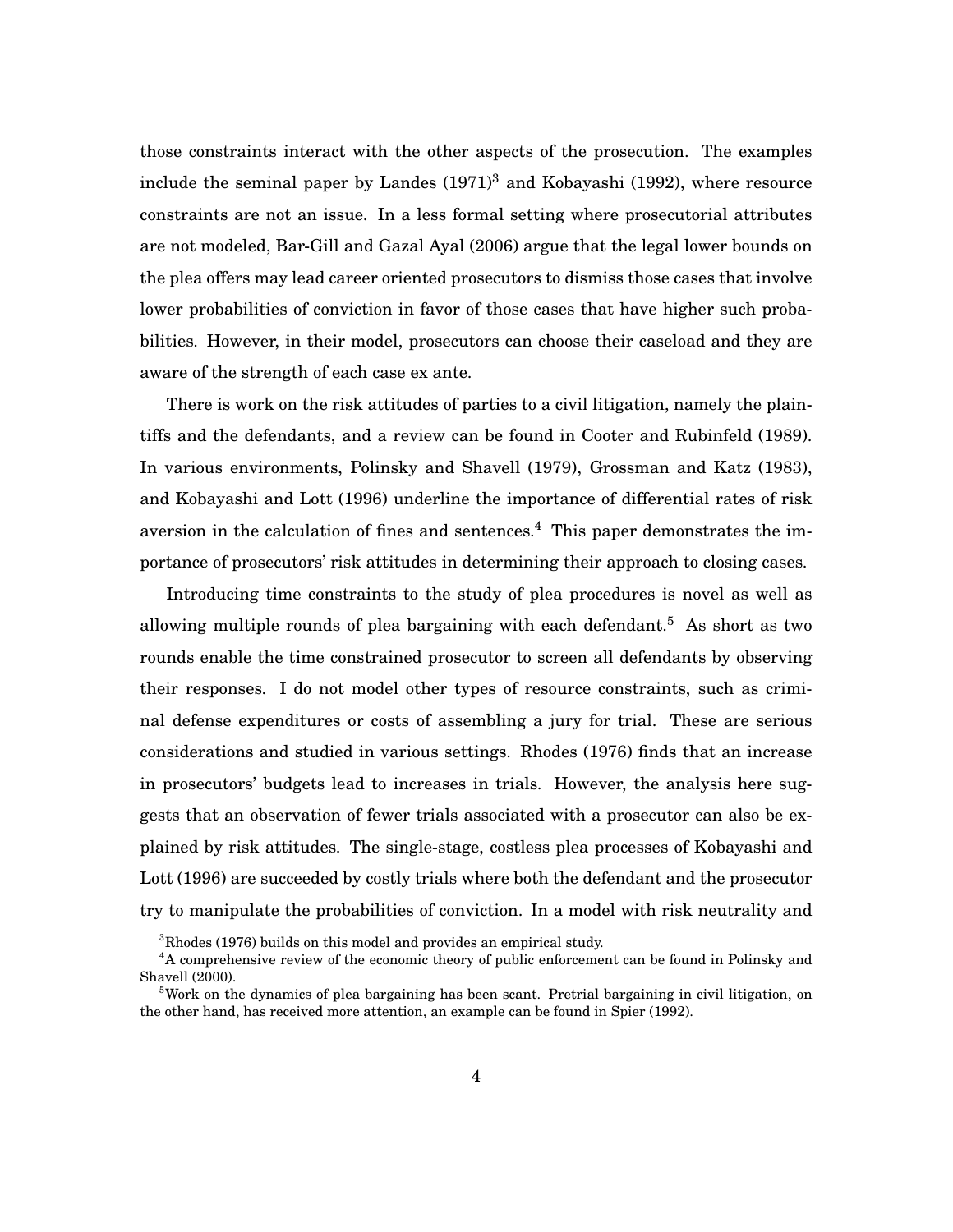essentially one round of plea negotiations, Baker and Mezetti (2001) study the impact of the interaction between resource constraints and information revelation. Mongrain and Roberts (2009) study the frequency of plea bargains when prosecutors have resource constraints; however their model does not incorporate certain features of plea processes including case strengths and prosecutor types.

Full information revelation implies that those who go to trial are innocent, and this has been a staple result in the game theoretic approach to plea bargaining. The seminal papers by Grossman and Katz (1983), and Reinganum (1988), both of which do not model prosecutorial resource constraints, have this sorting feature.<sup>6</sup> Although this feature of the separating equilibria may sound unfair, Easterbrook (1992) argues that this is due to the imperfections of the adjudication process, not problems inherent in the plea bargaining. I show that the sorting sentence depends on not only the typedependant expectations of trial outcomes, but also the probability of going to trial that is determined by the prosecutorial time constraints, risk attitudes, and the reliability of the evidence collected. For instance, a separating outcome cannot be an equilibrium under a very risk averse or a very risk acceptant prosecutor with no constraints.

In the next section I introduce the model. In Section 3, I solve the plea bargaining game when the defendant types are independent and all crimes are identical. In Section 4, I relax the independence assumption and allow for crimes that differ in their severities. Section 5 discusses some extensions of the baseline model. Section 6 concludes. All proofs are relegated to the Appendix.

## **2 Setup and Preliminaries**

A prosecutor is assigned  $N \geq 2$  cases and she is legally bound to close every case by either a plea agreement or bringing the case to trial. There are two rounds of plea bargaining (results are robust to any finite number of rounds). At the end of the second

 ${}^{6}$ The possibility that the innocent can be convicted in trial even when the prosecutor is certain of the defendant's innocence may strike unfair. However, this is a necessary condition to inflict a more severe punishment on the guilty since the prosecutor's threat of bringing a defendant to trial has to be credible.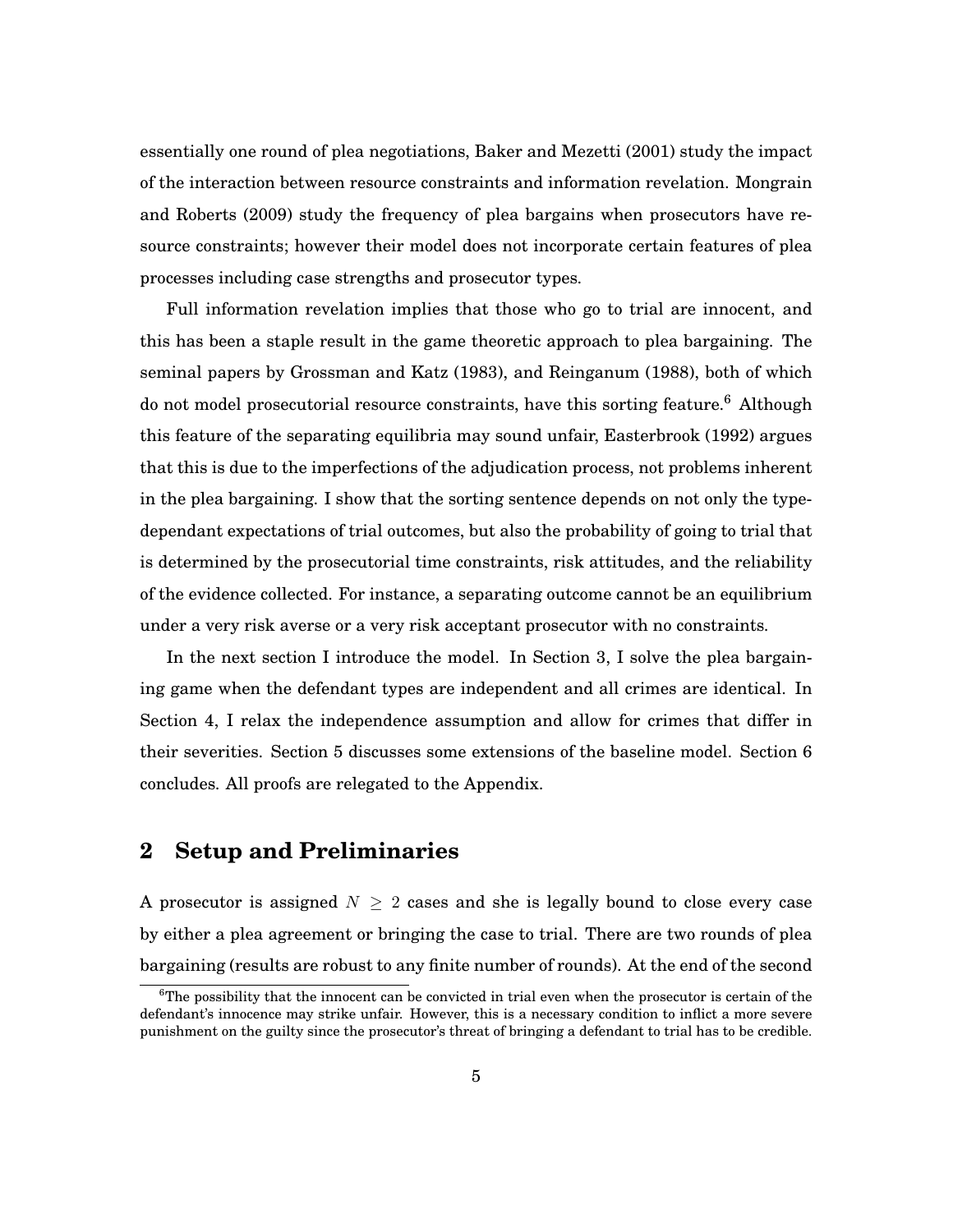round all open cases go to trial. The number of rounds is common knowledge and there is no discounting from one stage to the next.

At the beginning of each round, the prosecutor decides for each open case whether to make a plea offer or to send the defendant to trial. If a defendant pleads guilty by accepting the offer, then his case is closed and both parties collect their payoffs. If a defendant rejects the plea offer, then the prosecutor makes similar decisions regarding the defendant's case in the next round. If a defendant rejects all his plea offers, or if he never receives a plea offer, then his case goes to trial. However, bringing a case to trial in court requires time. The time constraint is defined as the maximum number of cases the prosecutor brings to trial, and is given by  $m: 1 \le m < N$ . In other words, at most  $m$  open cases can go to trial. As long as this constraint is met, there is no additional cost to a trial and equivalently, there are no savings from not expending these resources. N and m are common knowledge.<sup>7</sup>

Each case involves a defendant, or suspect,  $i$ , whose type is represented by  $\theta_i$  :  $\theta_i = 1(0)$  if the defendant i is guilty (innocent). Let  $\alpha = \mathbb{P}(\theta_i = 1)$  denote the prior probability that defendant  $i$  is guilty. The evidence gathered has incriminatory power:  $\alpha > 1/2$ . Also,  $e_i \in \{e_L, e_H\}$  describes the strength of the case against i, where  $e_H > e_L$ . At the beginning of the plea process, the strength of the case against every defendant is the same:  $e_i = e_L$  all i. There is a possibility that by bringing a defendant to trial (and only by doing so) the prosecutor can strengthen her case against him, that is, attain  $e_H$  (by uncovering more evidence, finding a witness to testify against the defendant, facing a jury with a predisposition more favorable to the prosecution, etc.). However, due to time constraints the prosecutor can build a stronger case against  $m$  defendants at the most. Moreover, in the process of collecting evidence during trial, the following

<sup>&</sup>lt;sup>7</sup>Allowing m to be privately known by the prosecutor does not alter the model's qualitative predictions.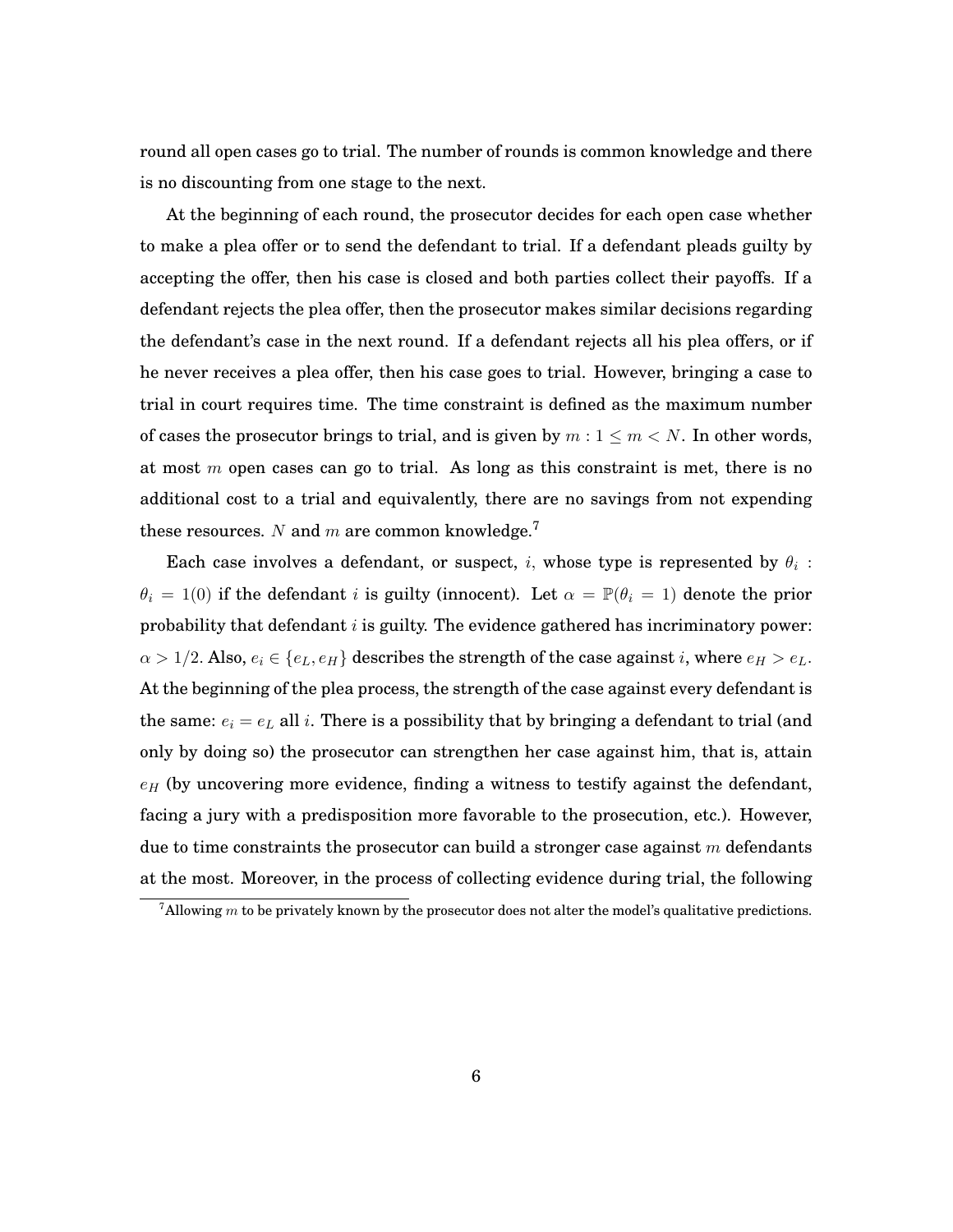plausible monotonicity conditions are assumed:

$$
\mathbb{P}(e_i = e_H | \theta_i = 1) > \mathbb{P}(e_i = e_H | \theta_i = 0) \ge 0; \tag{1}
$$

$$
\mathbb{P}(e_i = e_L | \theta_i = 0) > \mathbb{P}(e_i = e_L | \theta_i = 1) \ge 0. \tag{2}
$$

The probability of conviction in a trial is given by  $\mathbb{P}(\theta_i = 1 \mid e_i)$ .<sup>8</sup> Then a defendant of type  $\theta_i$  expects to be convicted in a trial with probability

$$
\rho_{\theta_i} \equiv \mathbb{P}(e_i = e_H \mid \theta_i) \mathbb{P}(\theta_i = 1 \mid e_i = e_H) + \mathbb{P}(e_i = e_L \mid \theta_i) \mathbb{P}(\theta_i = 1 \mid e_i = e_L). \tag{3}
$$

Given (1) and (2), we have  $\rho_1 > \rho_0$ .<sup>9</sup> Note that  $\rho_0$  and  $1 - \rho_1$  are the expected probabilities of committing a type I error (falsely convicting an innocent defendant) and type II error (failing to convict a guilty defendant), respectively. Therefore, the prosecutor's prior belief of convicting a defendant in trial is equal to her belief that a defendant is guilty:

$$
[(1 - \alpha)\rho_0 + \alpha \rho_1] = \alpha^{10}
$$
 (4)

Let  $s_i \geq 0$  denote the length of the jail sentence defendant i serves. If i is convicted in court, then he serves the full sentence associated with his crime denoted  $\overline{s}_i$ . Initially I posit that each alleged crime is equally severe,  $\overline{s}_i = \overline{s}$  for all i, and  $\overline{s}$  is common knowledge. If i is acquitted, then  $s_i = 0$ . However, the negotiated plea sentences can take any value. All defendants have identical preferences: *i*'s preference over  $s_i$  can be represented by u, where  $u(0) = 0$  and  $u', u'' < 0.$ <sup>11</sup> The prosecutor's utility is given by  $\sum$  $1\leq i\leq N$  $v(s_i),$  where  $v(0)=0$  and  $v'>0.^{\bf 12}$  At this point, we leave  $v''$  unspecified, the sign

<sup>&</sup>lt;sup>8</sup>The trial process is taken to be exogeneous and conviction depends solely on the evidence presented against the defendant.

<sup>&</sup>lt;sup>9</sup>Note that by (3)  $\rho_0 = 0 \Leftrightarrow \rho_1 = 1$ . Also,  $\rho_0$  and  $\rho_1$  can be changed in any direction without manipulating  $\alpha$ .

 $11$ In other words, I assume that each defendant is equally risk averse. Grossman and Katz (1983), and Kobayashi and Lott (1996) involve models where defendants can differ in their degree of risk aversion.

 $12$ This approach to model prosecutor preferences can also be viewed as strengthening the deterrence value of criminal justice system (Kobayashi (1992)), or expected sentences can be regarded as the cost of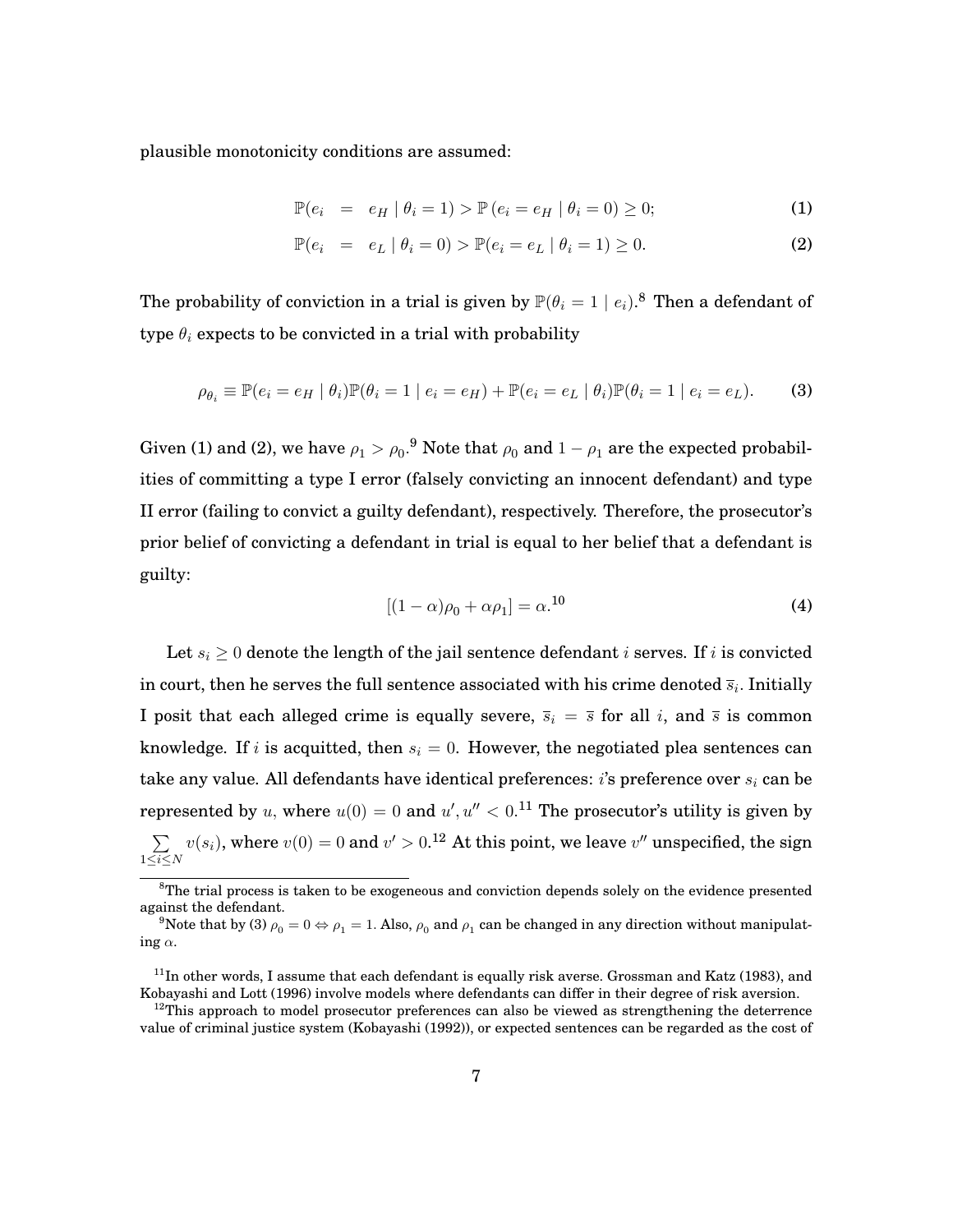of  $v^{\prime\prime}$  plays a crucial role in shaping plea bargaining outcomes.

Let  $s_i^t \in [0,\infty)$  denote the prosecutor's plea offer to each defendant  $i$  whose case is unresolved by the start of stage t. Any  $s_i^t > \overline{s}$  can be interpreted as the prosecutor's disinclination to settle with  $i$  at stage  $t,$  and  $s_i^t = 0$  can be understood as the dismissal of the charge against i. In the beginning of every stage t, the prosecutor makes these N plea decisions simultaneously. I impose that the defendants cannot communicate with one another, and the prosecutor cannot inform a defendant  $j$  about another defendant's plea decision. In Section 5, I discuss the implications of relaxing the assumptions of simultaneous offers and the privacy of individual plea outcomes.

At each stage  $t$ , any defendant  $i$  whose case is pending decides whether to accept  $s_i^t$  or not. His response to  $s_i^t$  is denoted by  $r_i^t \in \{A, R\}$ , where  $A(R)$  means he accepts (rejects) the offer. Once  $r_i^t = A$  at some round  $t$ , *i*'s case is closed and the prosecutor has no further interaction with i. If  $r_i^t = R$  for all t, then i goes to trial.

Let  $H<sup>t</sup>$  be the set of all possible histories up to stage  $t = 1, 2$ , where the null history is denoted by  $h^o$ ,  $h^1 = \{(s_1^1, r_1^1), ..., (s_N^1, r_N^1)\} \in H^1$ , and  $\{(s_1^1, r_1^1), ..., (s_N^1, r_N^1)\}$   $(s_1^2, r_1^2)$ ,  $\{ (s_N^2, r_N^2) \} \in H^2$ . Although  $h^t$  is observed by the prosecutor, i can observe neither the plea offers ( $s_j^t$  for  $j \neq i$ ) nor the responses of the others ( $r_j^t$  for  $j \neq i$ ). Let  $h_i^t$  be the portion of  $h^t$  observed by defendant i.

The prosecutor's strategy prescribes  $s^t = \left(s^t_1, ..., s^t_N\right)$  for any possible history  $h^{t-1}$ , and is given by  $\mathbf{s} = \big(s^t (h^{t-1})\big)_{t=1,2}$  . Defendant  $i$ 's strategy is given by his response to any feasible  $h_i^t$  and is denoted by  $\mathbf{r}_i = \left(r_i^t\left(h_i^t, \theta_i\right)\right)_{t=1,2}$ .

We assume that if rejection or acceptance of a plea offer leaves defendant  $i$  equally well off, then i accepts the offer. The reservation utility of i at the final stage is his expected utility from a trial and is equal to  $u(z_{\theta_i}),$  where  $z_{\theta_i}$  is the certainty equivalent of the trial:

$$
u(z_{\theta_i}) = \rho_{\theta_i} u(\overline{s}). \tag{5}
$$

destroying community resources (Landes (1971)). In the benchmark case the prosecutor is not concerned by prosecuting an innocent defendant. This assumption is plausible with career oriented prosecutors. Section 5.2 discusses the consequences of relaxing this assumption.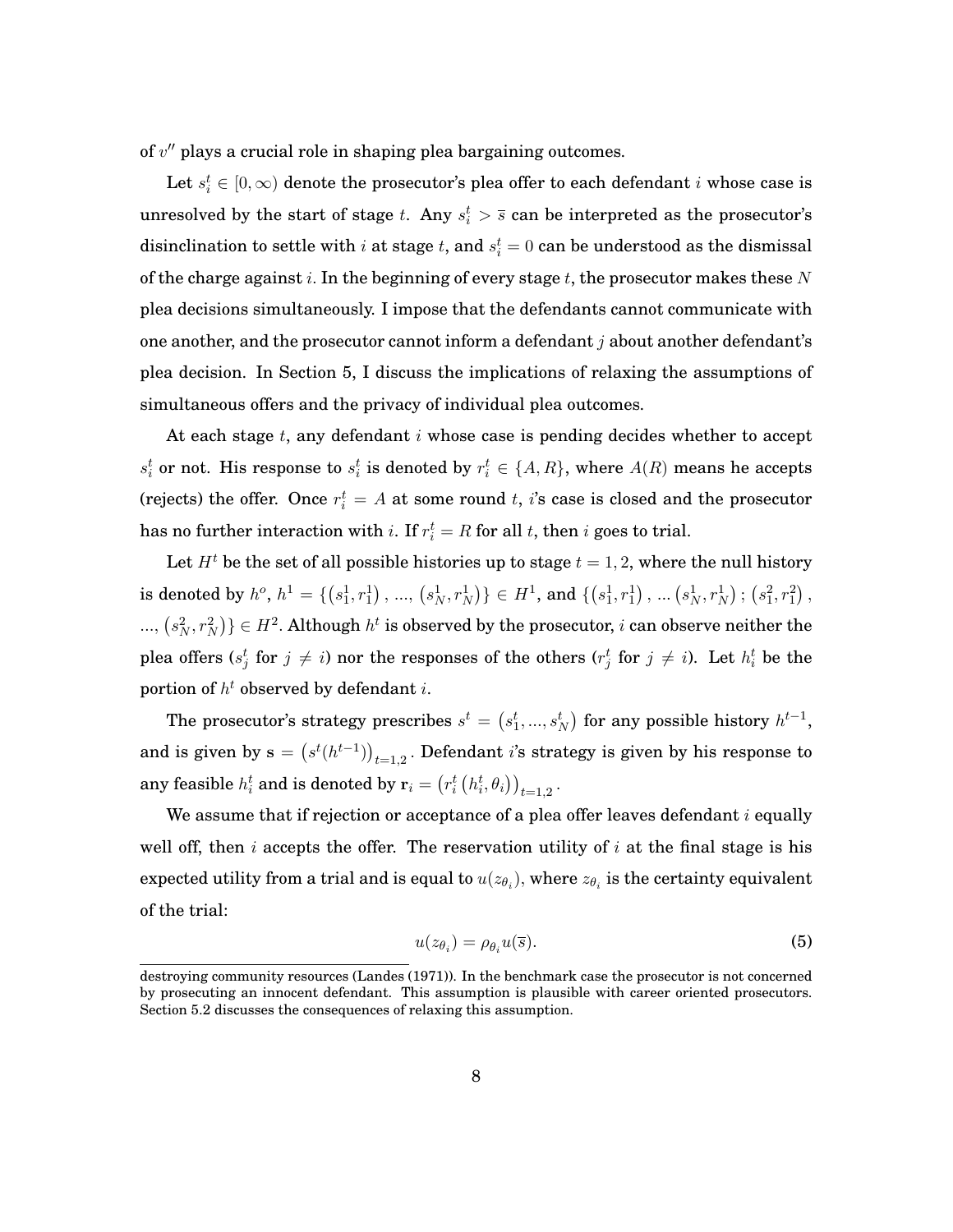Observe that  $z_1 > z_0$  and any  $s_i^t > z_{\theta_i}$  is unacceptable to *i*. Since the prosecutor has to guarantee that at most  $m$  cases go to trial,  $s_i^t \leq z_{\theta_i}$  for at least  $N-m$  defendants in some, not necessarily the same, round  $t.$  In the first stage,  $i$  accepts  $s^1_i$  if and only if he does not anticipate a more lenient plea sentence.

Let  $\delta_p^t(i) \ = \ \mathbb{P}\left(\theta_i = 1 | h^t\right)$  denote the prosecutor's belief at the end of stage  $t$  that defendant  $i$  is guilty, given the plea process through that stage.  $\delta_i^t(j) = \mathbb{P}\left(\theta_j = 1 | h^t\right)$ denotes the posterior belief of i at stage t that j is guilty. Since  $\theta_1, ..., \theta_N$  are independent, there is no communication between the defendants, and all alleged crimes are punished equally,  $\delta_i^t(j) = \delta_i^t(k)$  for any  $i \neq j \neq k$ . Moreover, let  $\delta_k^t = (\delta_k^t(j))$  $_{j\neq k}$  and  $\boldsymbol{\delta} = \left(\left(\delta_k^t(j)\right)\right)$  $j\neq k$  $\overline{ }$  $k \in \{p,1,...,N\}; 1 \le t \le T$ . Notice that  $\delta_j^0(i) = \alpha$  for all  $j \neq i$ .

### **3 Plea Bargaining with Independent and Homogenous Crimes**

A perfect Bayesian equilibrium of the plea bargaining process is given by the equilibrium strategy profiles  $(s^*, r^*)$  and the posterior beliefs  $\delta^*$ . From now on, the defendants' beliefs will be suppressed since no defendant can acquire information about the progress of another defendant's case,  $\left(\delta_i^t\right)^*(j) = \alpha$  for  $i \neq j$ . Moreover,  $s_i^*$  denotes i's equilibrium sentence. If  $r_i^1 = r_i^2 = R$ , i goes to trial and  $s_i^* \in \{0, \overline{s}\}$ . Otherwise,  $s_i^*=\left(s_i^1\right)^*$  when  $\left(r_i^1\right)^*=A,$  or  $s_i^*=\left(s_i^2\right)^*$  when  $r_i^1=R$  and  $r_i^2=A.$  A plea sentence above  $z_1$  is rejected by any defendant type, therefore no plea agreement exceeds  $z_1$ ; similarly, a plea offer below  $z_0$  is accepted by any defendant type and therefore, is strictly dominated by  $z_0$  for the prosecutor. Consequently,

$$
\text{if } s_i^* = \left(s_i^t\right)^* \text{ for some } i \text{ and } t \text{, then } \left(s_i^t\right)^* \in \left[z_0, z_1\right]. \tag{6}
$$

There are essentially two kinds of pooling strategies that the prosecutor can use. In one, she avoids trials and settles with every defendant out of court, and in the other, she brings as many defendants as she can to court. The first type of strategies and the ensuing equilibria are labeled as "settlement", and the second type of pooling strate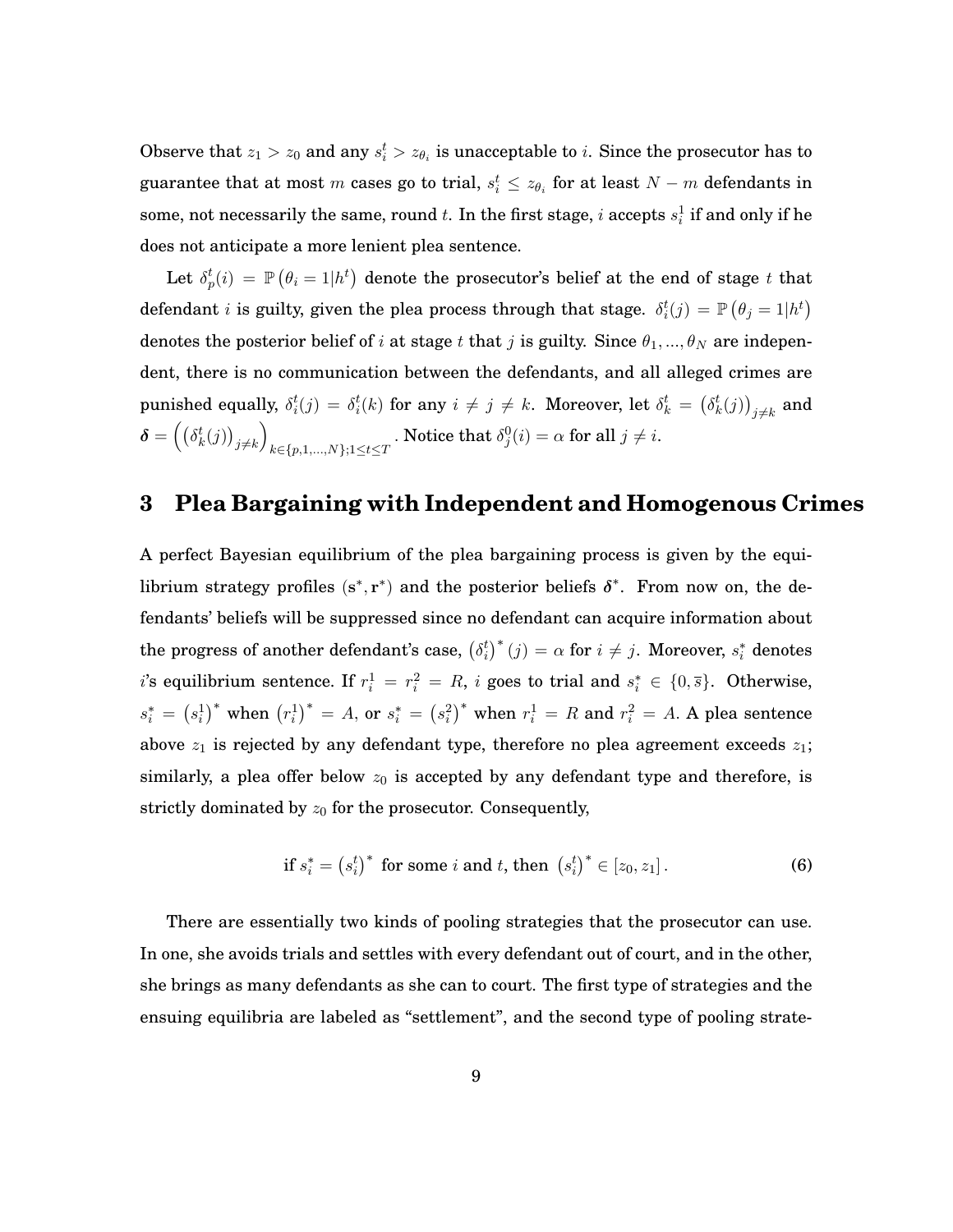gies and their associated equilibria are named as "indifferent". If there is a pooling equilibrium suggesting that the prosecutor has no intention of sorting the defendants, then the number of stages is irrelevant.

In any settlement equilibrium all defendant types accept the same offer. Since the highest plea sentence that no defendant can reject is  $z_0$ , we record the following result.<sup>13</sup>

**Lemma 1** *In any settlement equilibrium of the plea bargaining game, every case is* settled by a plea bargain and  $s_i^* = z_0$  for all  $i$ .

In an indifferent equilibrium, the prosecutor brings exactly  $m$  defendants to trial, and she settles with the remaining  $N - m$  defendants. When each case is ex ante identical for the prosecutor as in this section, her picks can be regarded as random. The prosecutor offers  $z_0$  to any defendant she settles with and a sentence greater than  $z_1$  to any defendant she brings to court.<sup>14</sup>

A pooling equilibrium can be implemented in a single stage. However, the next result establishes the nonexistence of fully revealing equilibria in single-stage plea processes. This finding can be explained by the interaction between the two kinds of temporal constraints the prosecutor faces. To update her beliefs about a defendant's type, the prosecutor needs to observe each defendant's response to a uniform offer higher than  $z_0$  (this indirect effect is formally proved in Lemma 2). However, updating all cases is infeasible in a single stage because the prosecutor can afford at most m rejections. The most the prosecutor can manage is to offer  $z_1$  to m defendants as  $z_1$  is the highest acceptable sentence for a guilty defendant. From now on, we label this strategy that renders partial revelation of types feasible as the "semiseparating" strategy.

<sup>&</sup>lt;sup>13</sup>A possible set of strategy profiles that supports the settlement outcome is one where the prosecutor chooses to offer  $s_i^t = z_0$  for all i and t, and all defendants plead guilty if and only if the plea offer is less than  $z_0$ :  $r_i^t = R(A)$  if  $s_i^t > (\leq) z_0$  for all i and t.

 $14$ One set of strategy profiles that supports the indifferent outcome is as follows. At each stage the prosecutor offers  $z_0$  to the same  $N-m$  defendants and a sentence strictly greater than  $z_1$  to the remaining m defendants. Each defendant rejects any offer at any stage if and only if it exceeds  $z_0$ .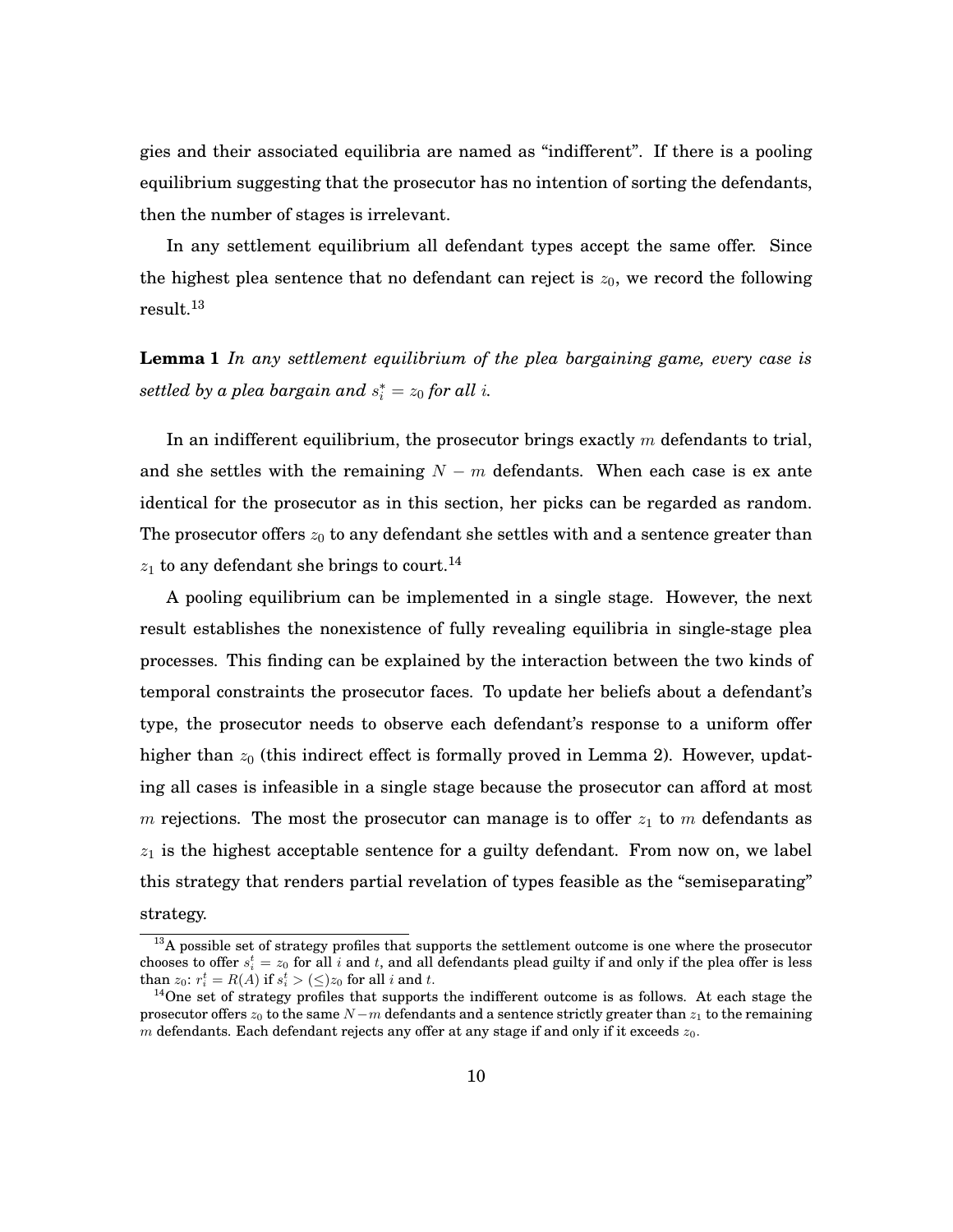**Proposition 1** *In any single-stage plea bargaining game the prosecutor can learn the true types of at most* m *defendants.*

In a multi stage plea process the prosecutor learns a defendant's type through his response to certain sentences. I now develop the characterization of the separating (fully revealing) equilibria in a series of steps. The next result demonstrates two intuitive properties of these equilibria. First, if there are several defendants who have accepted higher sentences than  $z_0$ , then those sentences should be the same. Second, the defendants' threshold strategies imply that any equilibrium can be either fully informative or completely uninformative.

**Lemma 2** *(i) If there exist*  $s_i^* = (s_i^t)^*$ ,  $s_j^* = (s_j^t)^*$  $\left(\begin{array}{c} \end{array}\right)^{*}$   $>$   $z_{0}$  for some  $i\,\neq\,j,\,t,\,and\,$   $r,\,then$  $s_i^* = s_j^*$ . (ii)  $(\delta_p^t)^*$  (i)  $\in \{0, \alpha, 1\}$   $\forall i, t$ .

In a separating equilibrium, all guilty defendants accept higher plea offers than  $z_0$ and their offers are identical by Lemma 2. The prosecutor brings as many innocent defendants as possible to trial. If it turns out that there are more innocent members than she can bring to trial, the prosecutor settles with the rest. However, bringing an innocent defendant to trial imposes an incentive compatibility constraint on the prosecutor and this constraint cannot be met by risk averse prosecutors. Once a defendant's innocence is revealed to a risk averse prosecutor, the prosecutor prefers to strike a suitable plea deal rather than go through a very risky trial which she loses with probability  $1 - \rho_0$ .

The next result formally depicts the separating equilibrium strategies and beliefs. Less formally, each defendant is made an offer of  $z^S$  either in the first or in the second stage. Since the prosecutor cannot renegotiate with the defendants who reject  $z<sup>S</sup>$  in the second stage, they all go to trial. Therefore, to make sure that no more than  $m$ defendants refuse her proposal in the final stage, at least  $N-m$  defendants are offered  $z^S$  initially. If the number of refusals exceeds m, then the prosecutor proposes  $z_0$  to the minimum number of those who rejected  $z^S$  in the first stage.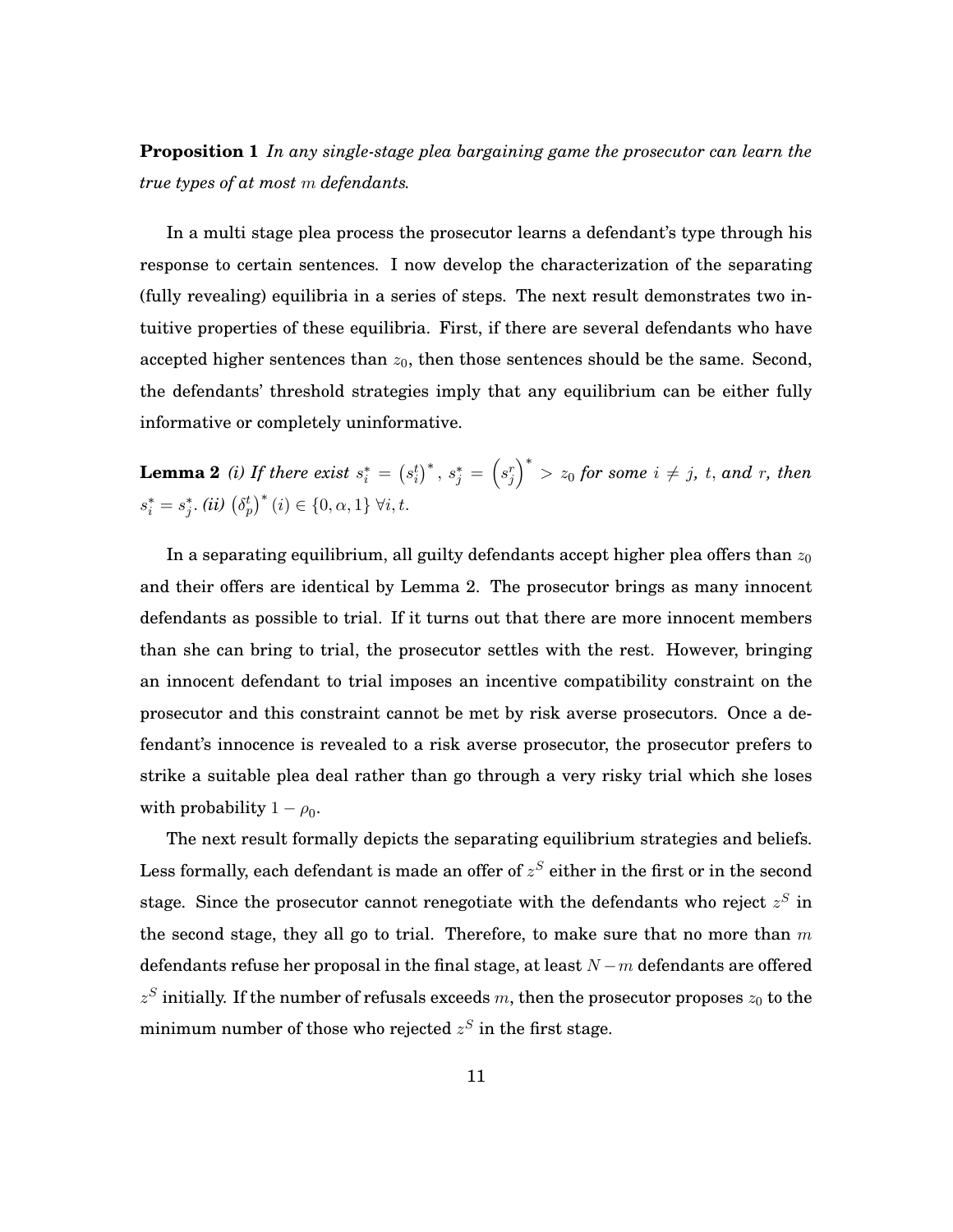**Proposition 2** *(1) In any separating equilibrium:*

$$
z_1 \geq (s_i^1)^* \equiv z^S > z_0 \text{ for at least } N - m \text{ such } i, \text{ and } (s_i^1)^* > z_1 \text{ for the rest.}
$$
\n
$$
(s_i^2)^* = z^S \text{ for all } i \text{ such that } (\delta_p^1)^*(i) = \alpha;
$$
\n
$$
(s_i^2)^* = z_0 \text{ for any } \max\{|x^1(z^S) - (m - x^2(z^S))|, 0\} \text{ of the defendants where}
$$
\n
$$
(\delta_p^1)^*(i) = 0, \text{ and } (s_i^2)^* > z_0 \text{ for the rest.}
$$
\n
$$
(\delta_p^1)^*(i) = 1 \text{ if } (r_i^t)^*((s_i^t)^*, 1) = A \text{ for any } (s_i^t)^* > z_0 \text{ and } (\delta_p^1)^*(i) = 0 \text{ otherwise,}
$$

 $where\; x^t(z)=\left\{i: \left(r_i^t\right)^*(z,\theta_i)=R\right\}$ . For  $t=1,2$ 

$$
(r_i^t)^* ((s_i^t)^*, 1) = A \Leftrightarrow (s_i^t)^* \le z^S,
$$
  
\n $(r_i^t)^* ((s_i^t)^*, 0) = A \Leftrightarrow (s_i^t)^* \le z_0.$  (7)

(2) If the equilibrium is separating, then  $\rho_0 \geq \frac{v(z_0)}{v(\overline{s})}$  $\frac{v(z_0)}{v(\overline{s})}$ .

The sorting sentence  $z^S$  is calculated so that a guilty defendant has no incentive to turn  $z^S$  down and feign innocence. Consider a guilty defendant who pretends to be innocent while the other defendants adhere to their separating strategies. He can be sentenced to  $z_0$  if the number of innocent defendants exceeds  $m$  and the prosecutor approaches him again to offer  $z_0$ , otherwise he faces trial. Therefore, he avoids a trial with probability

$$
\lambda(m) = \sum_{m \le k \le N-1} \binom{N-1}{k} (1-\alpha)^k \alpha^{N-1-k} \frac{k+1-m}{k+1}.
$$
 (8)

So  $z^S$  is derived as to satisfy

$$
u(z^{S}) = \lambda(m)u(z_{0}) + [1 - \lambda(m)]u(z_{1}).
$$
\n(9)

The prosecutor's bargaining power is embodied by  $[1 - \lambda(m)]$ , which is an increasing function of m. Initial high plea offers are credible if and only if at least one guilty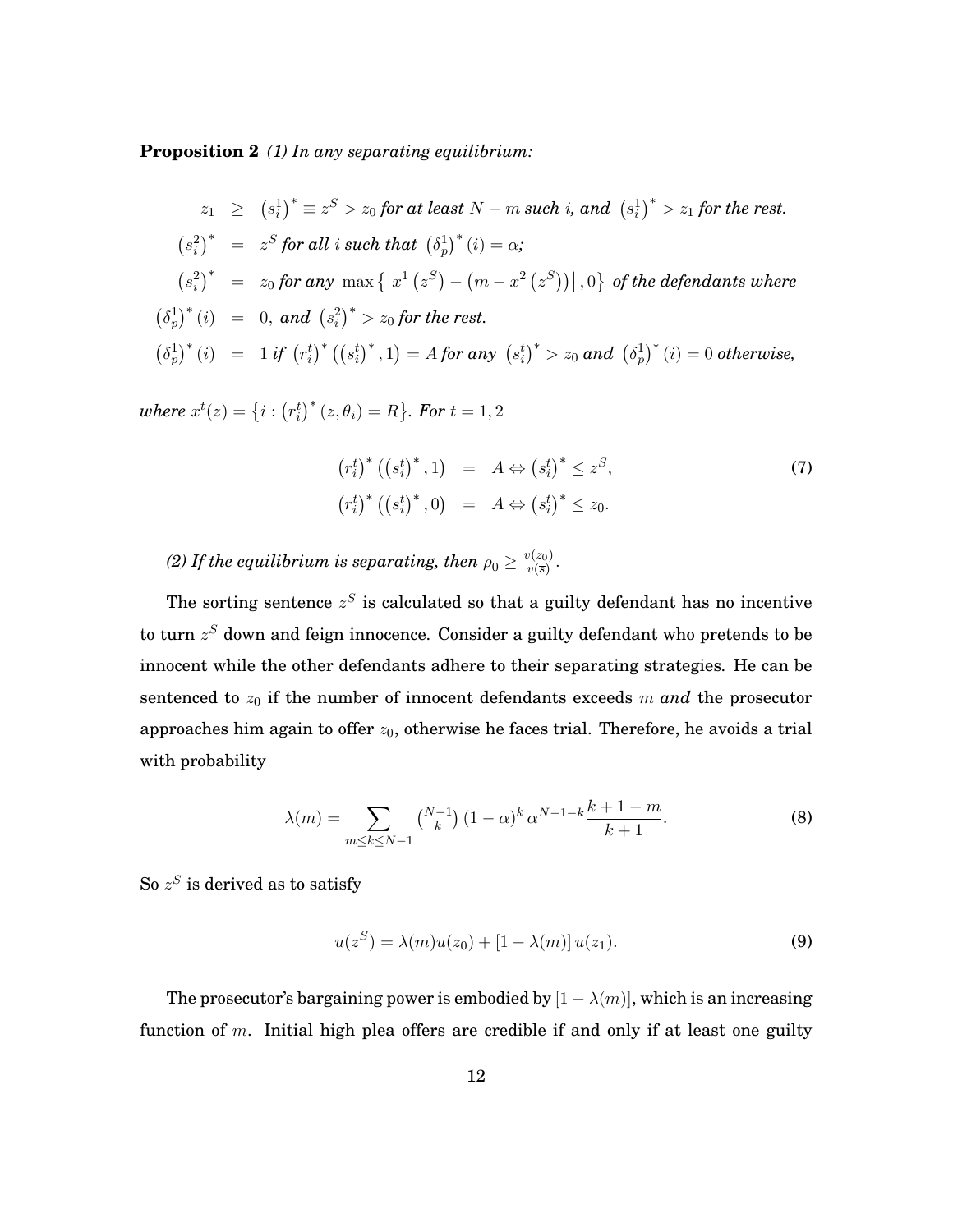defendant risks going to trial once he rejects this offer. If  $1 \le m \le N$ , then  $\lambda(m) \in (0, 1)$ and  $z_0 < z^S < z_1.$  If  $m=N,$  then  $\lambda(m)=0$  and  $z^S=z_1,$  that is, the guilty receives the highest expected plea sentence. If  $m=0,$  then  $\lambda(m)=1$  and  $z^S=z_0,$  which renders the separating strategy infeasible.

To summarize, the settlement, indifferent, the semiseparating, and the separating strategies are the only options that the prosecutor would employ in any equilibrium.<sup>15</sup> Put differently, the prosecutor can choose not to use any of her resources by utilizing the settlement strategy; she may use her limited ability to go to court as a bargaining device when engaging in the separating strategy; she may use the semiseparating strategy to impose the highest possible sentence on as many defendants as her constraints allow; or she may choose to go to court relentlessly if she picks the indifferent strategy. From now on I make the following tie breaking assumption. If a prosecutor's payoffs from two strategies are the same, she chooses the strategy that achieves the most separation between the defendants. The ordering of the strategies from the most informative to the least is as follows: the separating, the semiseparating, the indifferent, and the settlement.

All equilibria are ex ante outcome equivalent for an innocent defendant. However, a guilty defendant fares the best in a settlement equilibrium. He suffers only as much as an innocent defendant:  $u(z_0)$ . His utility is lowest in the separating equilibrium:  $u(z<sup>S</sup>)$ . A guilty defendant's expected payoffs from the indifferent and semiseparating strategies are the same and equal to  $\frac{N-m}{N}u(z_0)+\frac{m}{N}u(z_1)\in (u(z^S),u(z_0))$  since  $\frac{N-m}{N} > \lambda(m)$ . Also note that when trials involve neither type I nor type II errors and there are no time constraints, then all except the settlement strategy are outcome equivalent. Under these "ideal" circumstances, all innocent defendants are exonerated and all guilty defendants receive the full penalty associated with their crimes  $(z<sup>S</sup> = \overline{s})$ . However, to find the prosecutor's strategy when there are frictions in the

<sup>&</sup>lt;sup>15</sup>When there are no time constraints, the semiseparating strategy does not exist.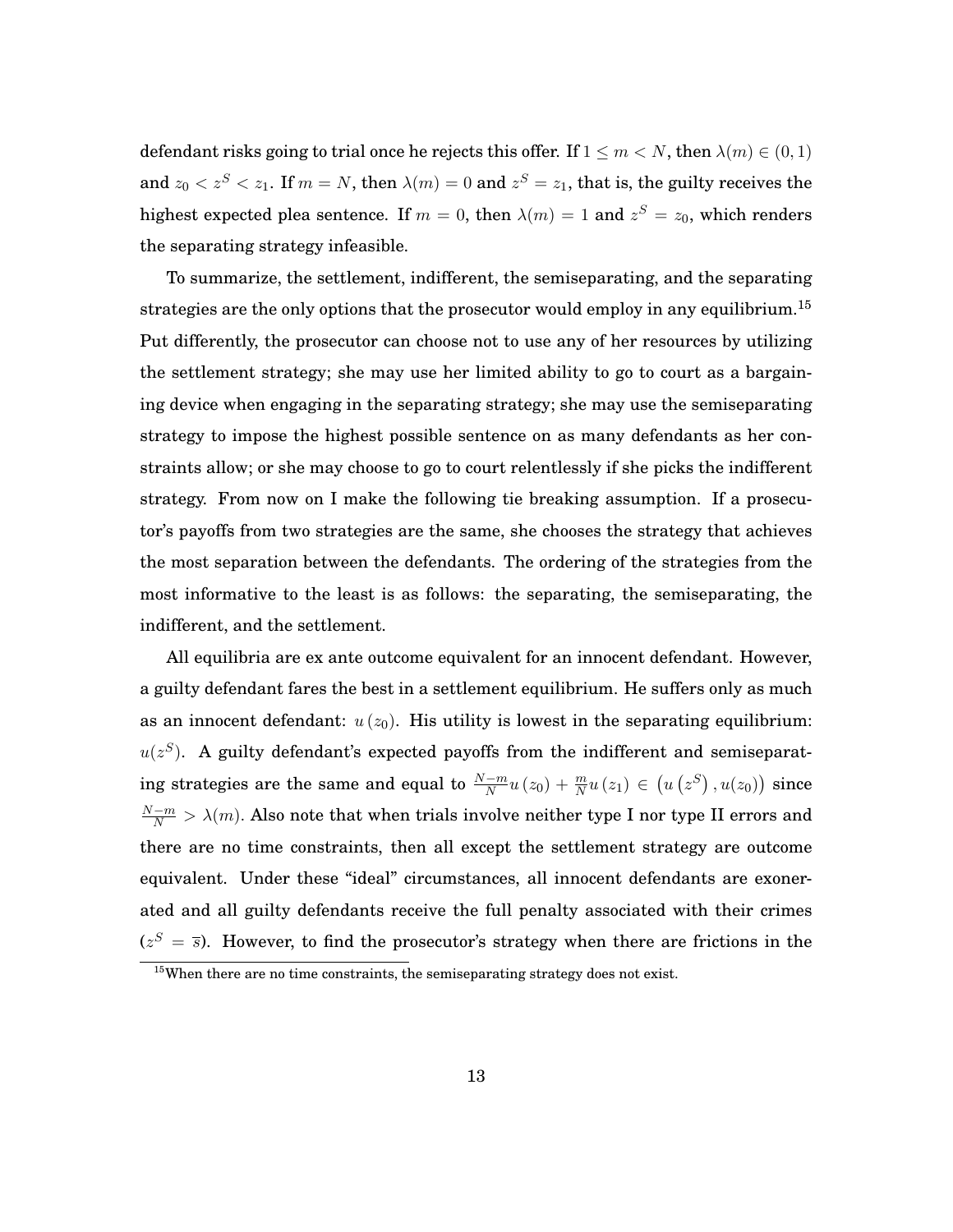judicial system, let

$$
A(m) = \sum_{m+1 \le k \le N} {N \choose k} \alpha^{N-k} (1-\alpha)^k (k-m)
$$

represent the expected additional number of innocent defendants above  $m$ . Moreover,  $v(z)$  $\frac{v(z)}{v(\bar{s})}$  represents the prosecutor's normalized utility from settling at  $z$  by dividing it by the highest payoff associated with conviction in trial.

**Proposition 3** *Suppose*  $\rho_0 > 0$ , i.e.,  $\rho_1 < 1$ . (A)  $\rho_0 < \frac{v(z_0)}{v(\overline{s})}$  $\frac{v(z_0)}{v(\overline{s})}$  and  $\rho_1 \leq \frac{v(z_1)}{v(\overline{s})}$  $\frac{\partial (z_1)}{\partial (\overline{s})}$  : **A** prose*cutor chooses between the semiseparating and settlement strategies, and she picks the semiseparating (indifferent) strategy if*

$$
\alpha \frac{v(z_1)}{v(\overline{s})} + (1 - \alpha) \rho_0 \ge \left( \langle \rangle \right) \frac{v(z_0)}{v(\overline{s})} \tag{10}
$$

*(B)*  $\rho_0 < \frac{v(z_0)}{v(\overline{s})}$  $\frac{v(z_0)}{v(\overline{s})}$  and  $\rho_1$   $>$   $\frac{v(z_1)}{v(\overline{s})}$  $\frac{\psi(z_1)}{\psi(\vec{s})}$  :  $A$  prosecutor chooses between the settlement and *indifferent strategies, and she employs the indifferent (settlement) strategy if*

$$
\alpha \ge \left( \langle \rangle \frac{v(z_0)}{v(\overline{s})} \right). \tag{11}
$$

*(C)*  $\rho_0 \ge \frac{v(z_0)}{v(\overline{s})}$  $\frac{v(z_0)}{v(\overline{s})}$  and  $\rho_1 \leq \frac{v(z_1)}{v(\overline{s})}$  $\frac{\psi(z_1)}{\psi(\overline{s})}$  : A prosecutor chooses between the semiseparating and *separating strategies, and she picks the separating (semiseparating) strategy if*

$$
\frac{v(z^S)}{v(\overline{s})} \ge \frac{\left[A(m) - (N-m)\left(1-\alpha\right)\right]\rho_0}{N\alpha} + \frac{m}{N}\frac{v(z_1)}{v(\overline{s})} + \frac{N-m-A(m)}{N\alpha}\frac{v(z_0)}{v(\overline{s})}.\tag{12}
$$

*(D)*  $\rho_0 \ge \frac{v(z_0)}{v(\overline{s})}$  $\frac{v(z_0)}{v(\overline{s})}$  and  $\rho_1$   $>$   $\frac{v(z_1)}{v(\overline{s})}$  $\frac{\partial \mathcal{L}(z_1)}{\partial \mathcal{L}(\bar{s})}$  : A prosecutor chooses between the indifferent and *separating strategies, and she employs the separating (indifferent) strategy if*

$$
\frac{v(z^{S})}{v(\overline{s})} + \frac{[N(1-\alpha) - A(m)]\,\rho_0}{N\alpha} \ge (\langle)\frac{m}{N} + \frac{N-m - A(m)}{N\alpha} \frac{v(z_0)}{v(\overline{s})}.\tag{13}
$$

Lemma 3 in the Appendix shows that the ratio  $\frac{v(z)}{v(\overline{s})}$  gets smaller as a prosecutor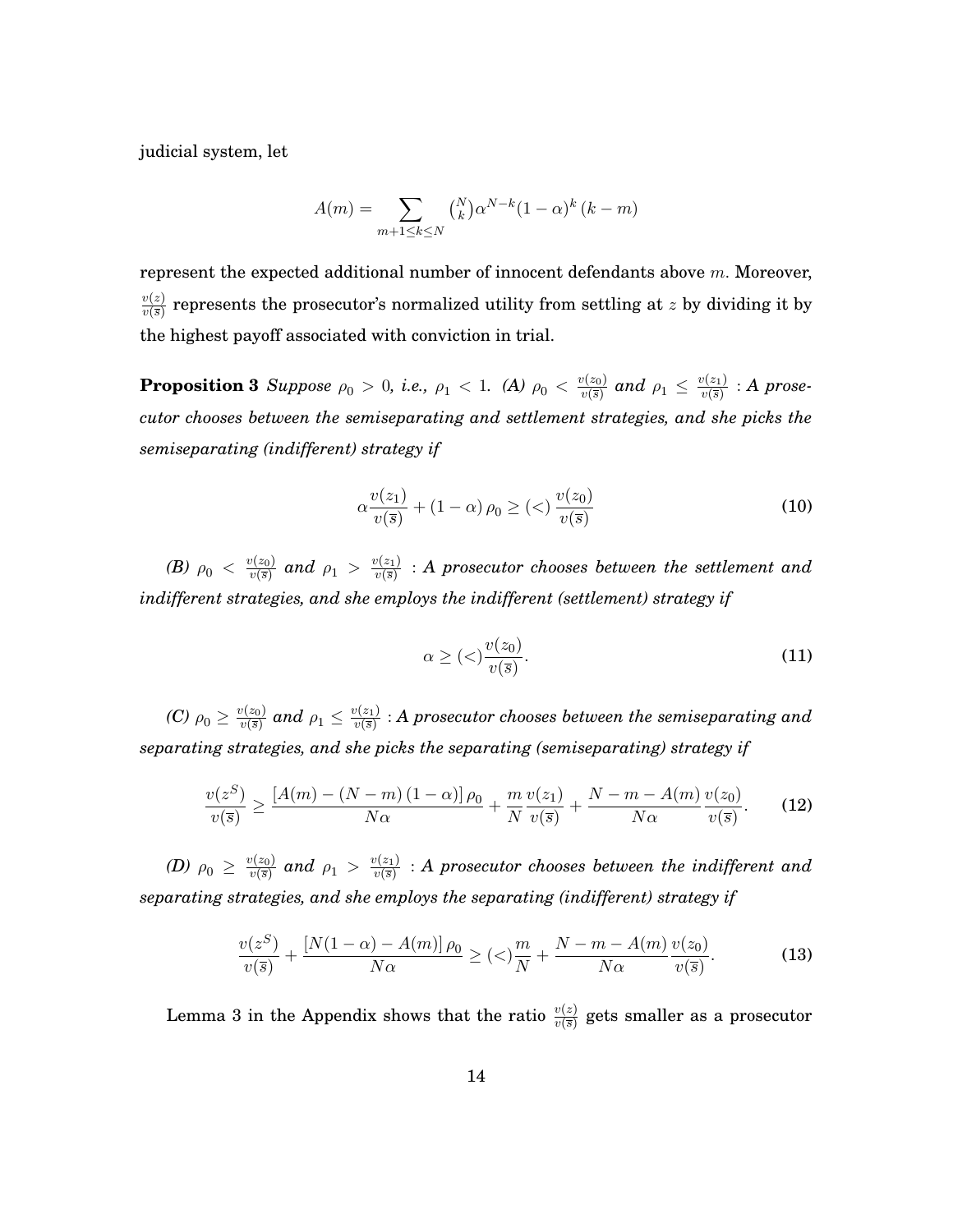becomes more risk acceptant. Based on this finding, the inequality  $\rho_{\theta_i} \geq \frac{v(z_{\theta_i})}{v(\overline{s})}$  $\frac{\sqrt{2\theta_i}j}{\nu(\overline{s})}\left(\rho_{\theta_i}\right)$  $\frac{v(z_{\theta_i})}{\theta}$  $\frac{\partial \langle \partial \theta_i \rangle}{\partial \langle \overline{s} \rangle}$ ) implies that the prosecutor displays sufficient risk tolerance/acceptance (little or no local risk tolerance/acceptance) around the certainty equivalent sentence of type  $\theta_i.$  These risk attitudes reflect on the prosecutor's choice of strategy in the following way:  $\rho_0 \geq \frac{v(z_0)}{v(\overline{s})}$  $\frac{\partial \mathcal{L}(z_0)}{\partial \mathcal{L}(\overline{s})}$  indicates that the prosecutor will bring a defendant to trial while being fully aware of his innocence, and  $\rho_0<\frac{v(z_0)}{v(\overline s)}$  $\frac{\partial \langle z_0 \rangle}{\partial v(\overline{s})}$  implies that the prosecutor strictly favors settling at  $z_0$  which makes the separating strategy not incentive compatible. Similarly,  $\rho_1 > \frac{v(z_1)}{v(\bar{s})}$  $\frac{\partial \mathcal{L}(z_1)}{\partial \mathcal{L}(s)}$  suggests that the prosecutor definitely brings a guilty defendant to trial if she has the chance and as a result, the indifferent strategy strictly dominates the semiseparating strategy, and  $\rho_1 \leq \frac{v(z_1)}{v(\overline{s})}$  $\frac{\partial \langle z_1 \rangle}{\partial \langle \overline{s} \rangle}$  implies that the prosecutor chooses to settle at  $z_1$  instead, in other words, the semiseparating strategy dominates the indifferent strategy. These threshold levels of risk acceptance are defined with respect to (i) the expected probabilities of committing type 1,  $\rho_0$ , and type 2,  $1-\rho_1$ , errors in the trial process; and (ii) relative intensities of a defendant's risk aversion and the prosecutor's risk acceptance (tolerance).

A prosecutor described by (A) avoids engaging in a separating strategy ( $\rho_0 < \frac{v(z_0)}{v(\overline s)}$  $\frac{v(z_0)}{v(\overline{s})}$ ). She also prefers the semiseparating option to the indifferent option  $(\rho_1 \leq \frac{v(z_1)}{v(\overline{s})})$  $\frac{\psi(z_1)}{\psi(\overline{s})}$ ). <sup>16</sup> A strategy that involves any separation between types is not incentive compatible for a prosecutor depicted in (B); she instead favors bringing the guilty to trial. This leaves the pooling strategies as the prosecutor's only options. On the other hand, the prosecutor described by (C) would prefer to settle with the guilty but bring the innocent to trial and as a result, only the semiseparating and the separating strategies serve her interests. Finally, even the highest certainty equivalent sentence gives the prosecu-

<sup>&</sup>lt;sup>16</sup>When  $\rho_0 < \frac{v(z_0)}{v(\bar{s})}$ , the implementation of a semiseparating strategy in (A) requires a temporal restriction. The prosecutor has to make these m offers of  $z_1$  in the final plea stage. Otherwise, he would retract from bringing to trial those who reject  $z_1$  once he learns that they are innocent, and would offer them  $z_0$ instead. On the other hand, if these offers are made in the last stage, then the plea process is over by the time the prosecutor learns the truth and therefore, she has to bring the defendant to trial. The strategies that support this outcome involve all defendants rejecting any first stage offer that exceeds  $z_0$ , the guilty defendants rejecting second stage offers if and only if they exceed  $z_1$ , and the innocent defendants accepting at most  $z_0$ .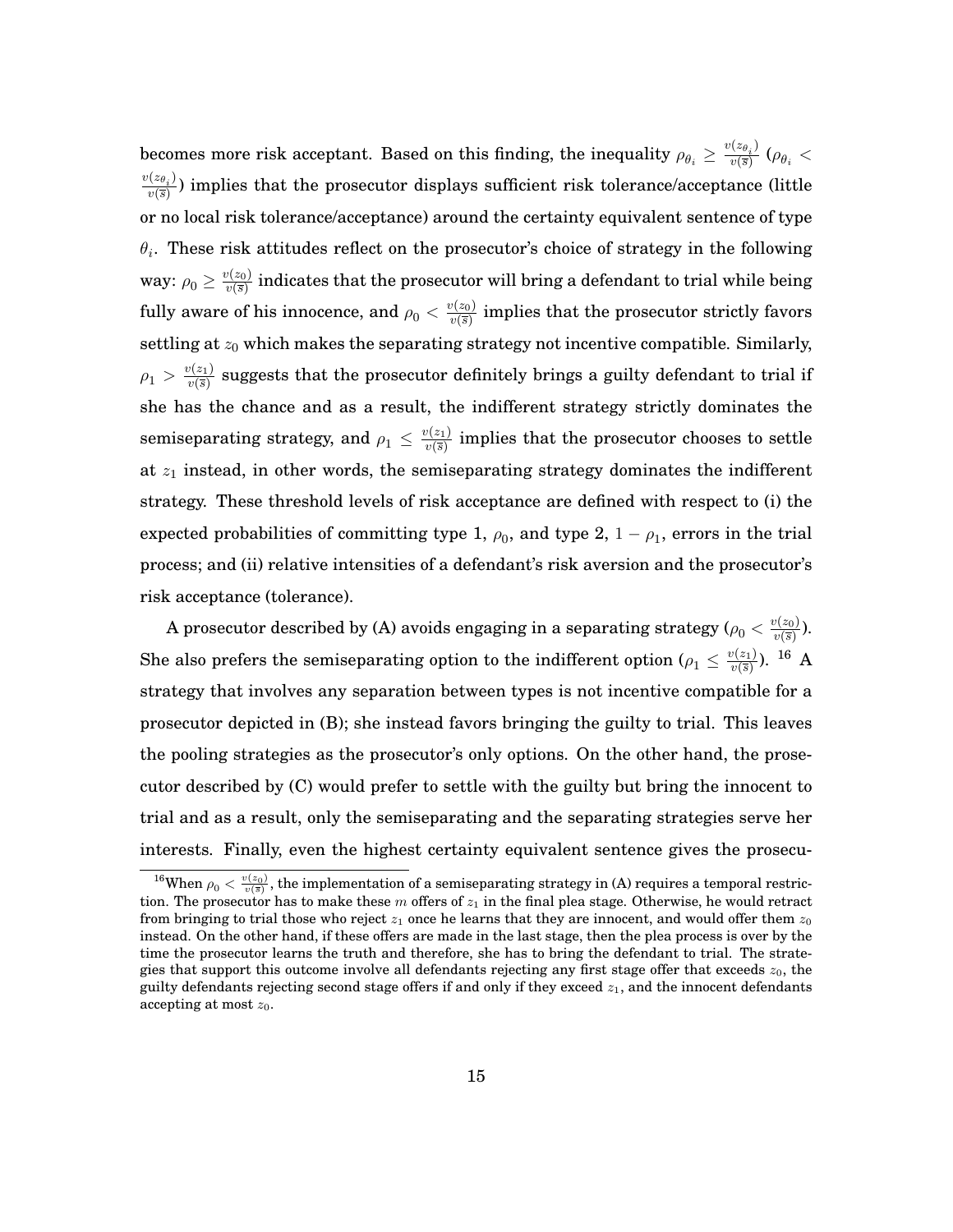tor described in (D) a lower payoff than an uncertain trial. Therefore, the indifferent strategy is certainly appealing. However, this strategy carries the risk of losing in court given by  $(1 - \alpha)$ . This risk and that the prosecutor has no choice but settle with some defendants, leave room for the separating strategy.

Because the prosecutor's behavior is classified by her risk attitude at two crucial points,  $z_0$  and  $z_1$ , it can be hard to pin down her decision criteria without specifying functional forms for  $v$  and  $u$ . However, the following discussion provides several necessary and sufficient conditions on the prosecutor's and the defendant's risk attitudes which help discern the prosecutorial behavior. For instance, if the prosecutor's risk attitudes are strong or if the defendants' and the prosecutor's risk attitudes hold the same relation to each other throughout the relevant range of sentences, then her decisions are guided by either (A) or (D). Cases (B) and (C) are especially relevant if  $u$ and  $v$  do not belong to the same functional category. The next result provides several general conditions under which a prosecutor can be characterized by one of these four criteria.

When I state that the prosecutor's risk tolerance level/intensity/strength is higher (lower) than that of the defendant's risk aversion, or equivalently, the prosecutor's risk tolerance is stronger than the defendant's, I refer to the fact that  $v$  is more (less) "convex" than  $-u$ .

**Corollary 1** *(I) If the prosecutor's risk tolerance is strictly stronger (weaker) than the defendant's risk aversion, then her decision is described by (A)((D)). If the prosecutor's risk tolerance and the defendant's risk aversion are of equal intensities, then her decision is given by (C).*

*(II) If the prosecutor is risk averse, then her decision is characterized by (A).*

*(III) If the prosecutor is sufficiently risk acceptant, then her decision is described by (D).*

*(IV) A prosecutor sufficiently risk acceptant around*  $z_0$  *never chooses the settlement strategy.*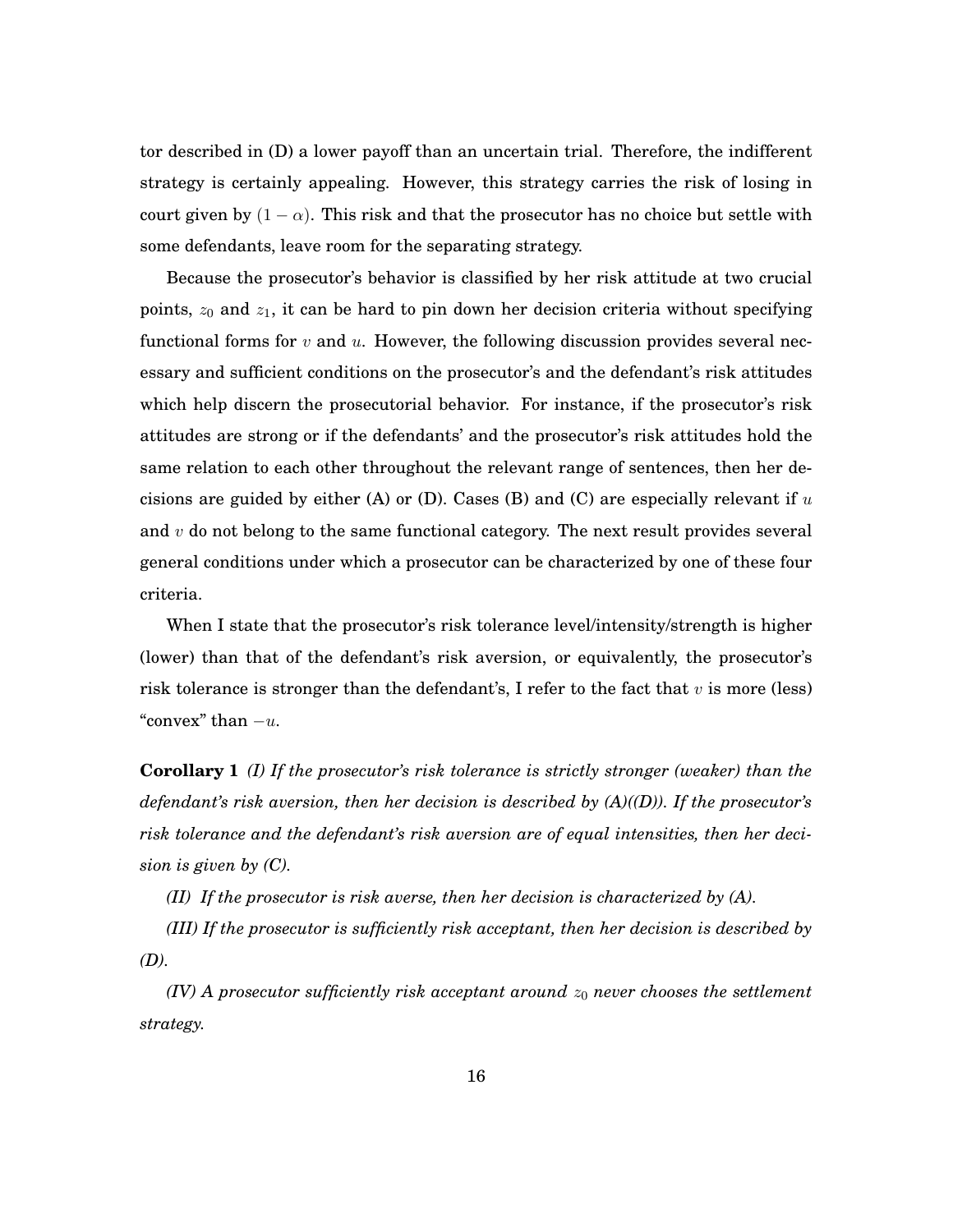*(V) If a prosecutor's decision is guided by (B) or (C), then there exist a range of sentences over which the defendant's risk aversion is stronger than the prosecutor's risk tolerance, and another range in which the opposite is true.*

Time constraints play a role only when the prosecutor considers the separating option. This is because, when sorting the defendants the prosecutor uses her time strategically rather than viewing it merely as a constraint on her pursuit for trials. Examining (10) and (11) tells us that indeed time constraints play no role if the prosecutors are risk averse around  $z_0$ . On the other hand, if the prosecutor is risk acceptant around  $z_0$ , then (12) and (13) reveal that time constraints influence the prosecutor's decisions. The influence of time constraints on the prosecutor's decision is further shaped by her local risk behavior around  $z_1$ . As (12) and (13) also suggest, it may not be possible to extricate the effect of m unambiguously. However, the following is true. When there are no (or very little) time constraints, those who are risk averse at  $z_1$ , but not around  $z_0$ , exercise caution and choose the separating strategy (plug  $m = N$  in (12)), while those who are sufficiently risk tolerant around both  $z_0$  and  $z_1$  pursue the indifferent strategy of bringing as many cases as possible to trial (plug  $m = N$  in (13)).

The next example applies the results of this section to a standard class of utility functions for the agents that represents decreasing and constant absolute risk aversion. These utility forms cover many practical cases.

**Example 1** Let  $u(s) = -s^{\phi}$  be a generic utility function for the defendant, where  $\phi > 1$ .  $Similarly, let v(s) = s^{\beta}, represent a generic utility function of the processor, where$  $\beta \geq 0$ . We can use exponential utility forms - such as  $u(s) = -\exp^{\phi s}$  and / or  $v(s) = \exp^{\beta s},$  $\phi, \beta > 0$  - to capture the possibility of constant absolute risk aversion. However, the *following results are robust to these functional variations.*

 $z_0,\,z_1,\,$  and  $\,z^S$  are then given by the following:

$$
z_0 = \rho_0^{1/\phi} \overline{s}; \ z_1 = \rho_1^{1/\phi} \overline{s}; \ z^S = \overline{s} \left[ \lambda(m)\rho_0 + (1 - \lambda(m)) \rho_1 \right]^{1/\phi},
$$
  

$$
\frac{v(z_{\theta_i})}{v(\overline{s})} = \rho_{\theta_i}^{\beta/\phi}.
$$
 (14)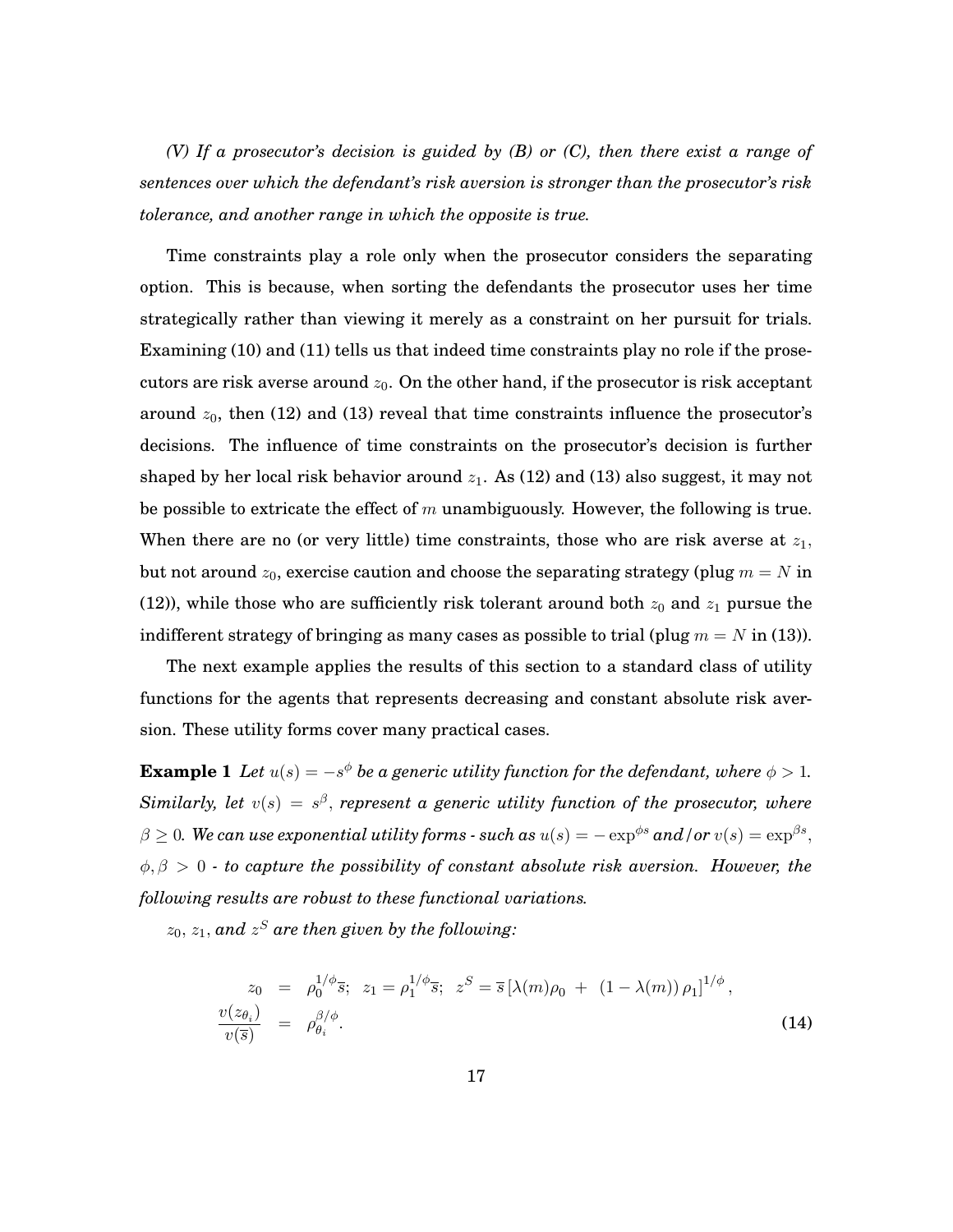The inequality  $\beta > \phi$  ( $\beta < \phi$ ) implies that the prosecutor's risk tolerance is strictly *stronger (weaker) than the defendant's risk aversion which can be verified by (14). Case* (C) occurs only when  $\beta = \phi$ , that is, all players' risk attitudes are of the same intensity, *and therefore, case (B) cannot occur.*

For any  $\beta < \phi$  (11), a prosecutor chooses the semiseparating (settlement) strategy if

$$
\beta \leq \phi - \log_{\rho_0} \left( \frac{1}{1 - \alpha} - \frac{\rho_1}{1 - \rho_1} \right)^{\phi},
$$

provided that  $\frac{1}{1-\alpha} > \frac{\rho_1}{1-\rho}$  $\frac{\rho_1}{1-\rho_1}$ . The above inequality is obtained from (10) by using (4) and *taking logarithms of both sides.*

## **4 Plea Bargaining with Correlated and Heterogenous Crimes:**

In reality, the severity of each crime may vary and the defendants' crimes can be correlated. To investigate these cases within our framework, I assume that the expected trial outcomes depend on not only the defendant's type but also the other defendants' types. Consequently, unlike in the previous section, the prosecutor's bargaining power with any two defendants of the same type is not necessarily the same. It turns out that both the correlation between defendant types and the different degrees of crime severity mitigate the uncertainty over whom the prosecutor chooses to bring to court. In addition, while a positive correlation among defendants allows the prosecutor to extract higher punishments from guilty defendants, a negative correlation has the opposite impact.

Now we briefly discuss these modified plea processes. For simplicity, we maintain the assumption of two levels of case strengths,  $e_L$  and  $e_H$ . (As it is, there will be sufficient heterogeneity generated by the correlations and crime severities). Let  $\alpha_i > \frac{1}{2}$  $rac{1}{2}$  be the ex ante probability that *i* is innocent, and let  $\rho_{\theta_i,i}$  stand for *i*'s expected probability of conviction given his type. Not all crimes are of equal severity:  $\overline{s}_i \neq \overline{s}_j$  for some  $i \neq j$ . Consequently,  $z_{\theta_i,i}$  stands for  $i$ 's certainty equivalent of a trial given  $\theta_i$  and  $\overline{s}_i$ . We im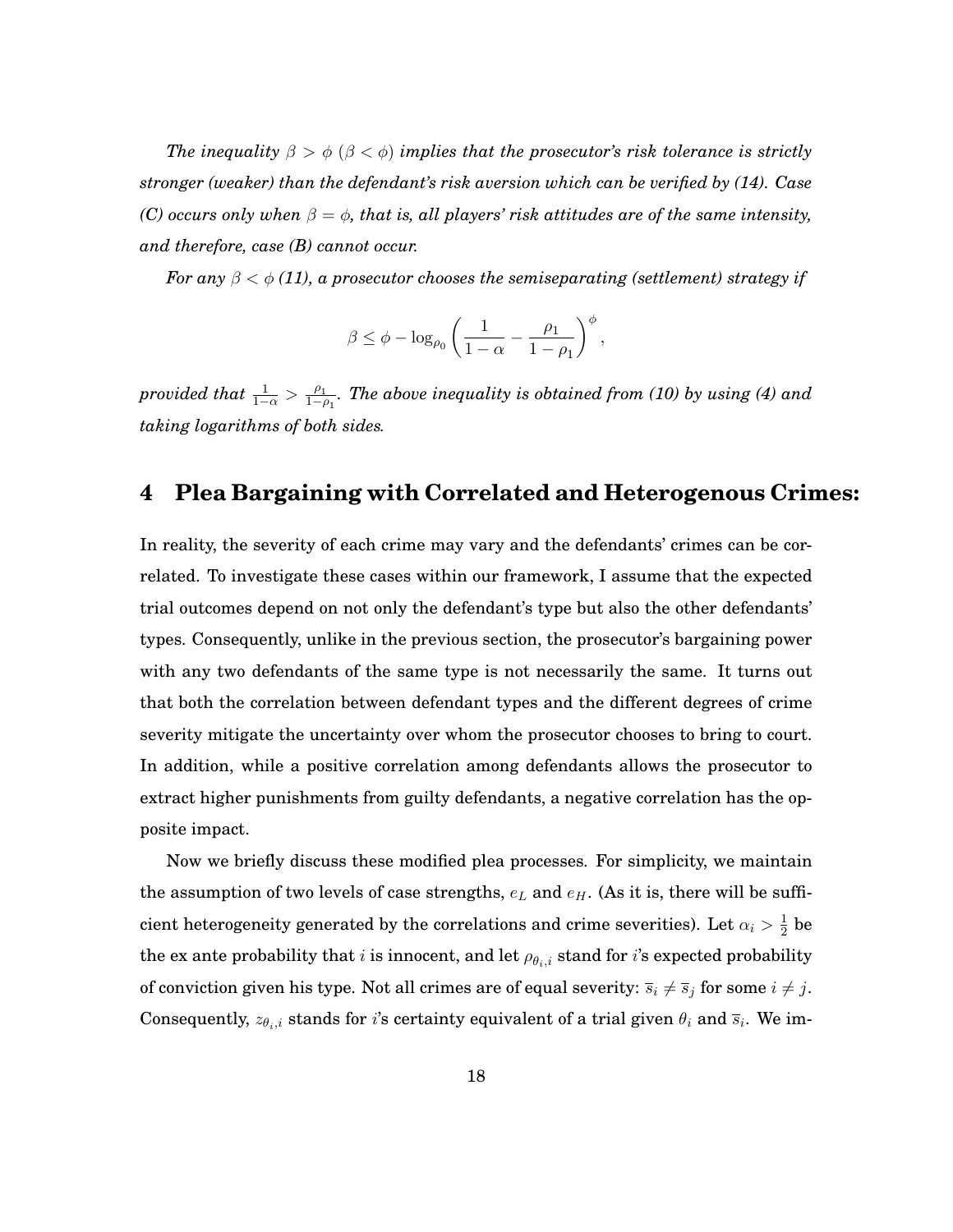pose similar monotonicity assumptions to (1) and (2), implying  $z_{1,i} > z_{0,i}$  for all i. It is plausible to assume that individuals accused of committing related crimes are aware of how serious the other crimes are and hence,  $\overline{s}_i$  for each i is common knowledge.

The previous analysis suggests that in any settlement equilibrium the plea sentence each defendant receives is equal to  $z_{0,i}$ . Furthermore,  $z_{0,i}$  is also equal to *i*'s plea agreement in case the prosecutor settles with him in an indifferent or a semiseparating equilibrium. As expected,  $z_{1,i}$  is the sentence that the prosecutor proposes to each i of the m defendants if she selects the semiseparating strategy. The essential difference between this section and the previous one is that the prosecutor is not necessarily indifferent in her choice of defendants to prosecute in court. To be more specific, in any separating, semiseparating, or indifferent equilibrium where the prosecutor chooses  $m$  defendants to bring to trial, she picks those who generate the highest incremental values of going to trial. To be more specific, the prosecutor brings to trial those yielding the highest values of  $\Delta_i(\omega_i)$ , which is her expected payoff from bringing i to trial minus her payoff from settling with him:

$$
\Delta_i(\omega_i) = \omega_i v(\overline{s_i}) - v(z_{0,i}), \qquad (15)
$$

$$
\Delta_i(\alpha_i, \rho_{0,i}) = \alpha_i v(z_{1,i}) + (1 - \alpha_i) \rho_{0,i} v(\overline{s_i}) - v(z_{0,i}) \tag{16}
$$

where  $\omega_i = \alpha_i\left(\rho_{0,i}\right)$  if she employs the indifferent (separating) strategy, and (16) is relevant if the prosecutor adopts the semiseparating strategy. To avoid situations of indifference, each  $\overline{s_i}$  is calibrated to ensure  $\Delta_i(\omega_i)\neq \Delta_j(\omega_j)$  and  $\Delta_i(\alpha_i,\rho_{0,i})\neq \Delta_j(\alpha_j,\rho_{0,j})$ for any  $i \neq j$ .

The fact that the prosecutor no longer is indifferent impacts the sorting plea sentences in the following way. Let  $z_i^S$  be the sentence that only the guilty type of defendant  $i$  accepts in a separating equilibrium:

$$
z_i^S = \lambda_i(m)u(z_{0,i}) + [1 - \lambda_i(m)]u(z_{1,i}),
$$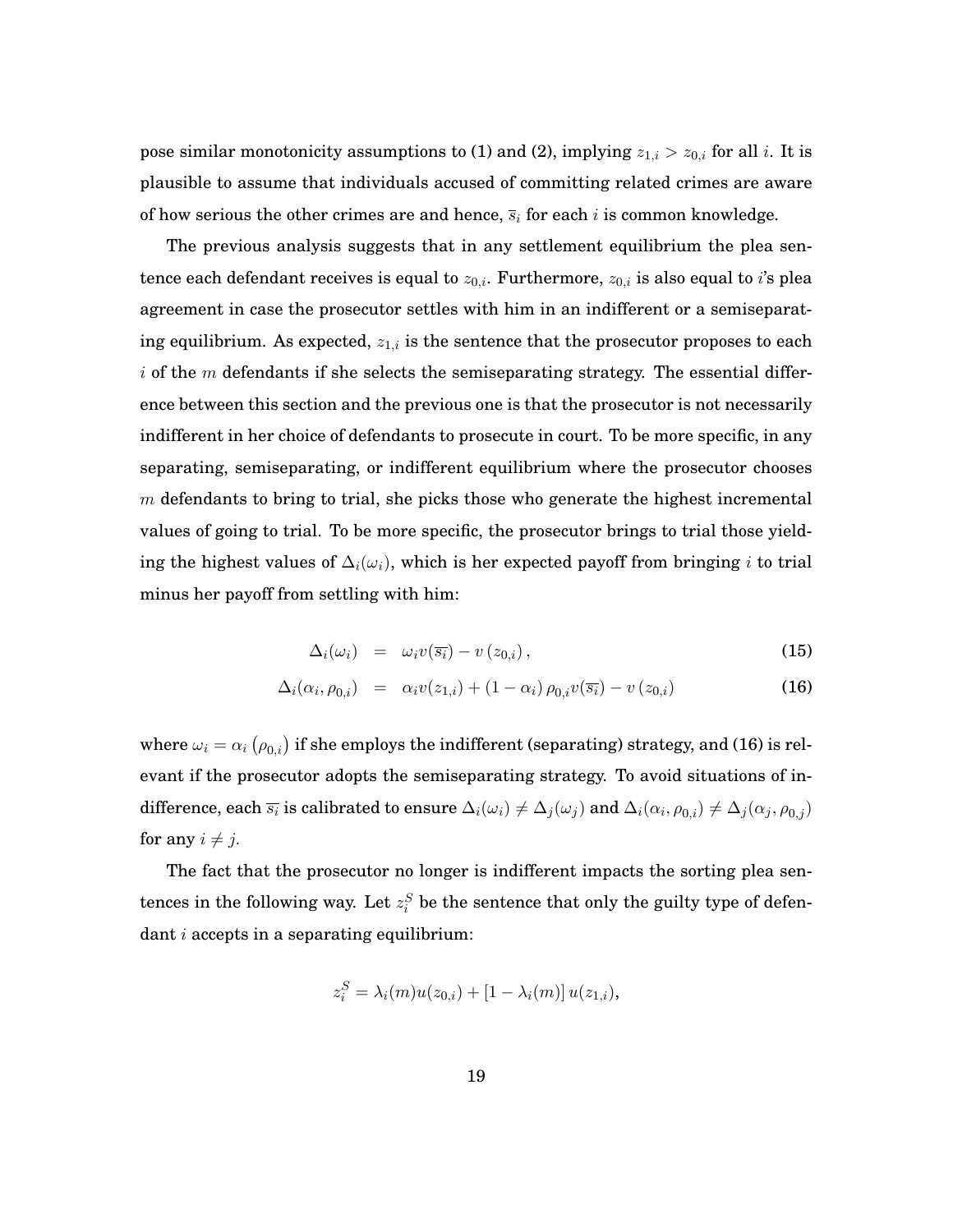where  $\lambda_i(m)$  denotes the probability with which the prosecutor offers  $z_{0,i}$  to i:

$$
\lambda_i(m) = \sum_{\substack{\theta_{-i} \text{ has } k \text{ zeroes}; \\ m \leq k \leq N-1}} \mathbb{P}\left(\theta_{-i} \mid \theta_i = 1\right) \mathbf{1}_{\left\{\exists \text{ at least } m \text{ dependsants among } \theta_j = 0 \text{ with } \Delta_j(\rho_{0,j}) > \Delta_i(\rho_{0,i})\right\}}.
$$

The equality above demonstrates that a positive correlation between types enhances the prosecutor's bargaining position with respect to a guilty defendant. Intuitively, if a defendant's guilt signals that more of the remaining defendants are guilty, then there is less need for the prosecutor to renegotiate. As a result, a guilty defendant's chances of settling out of court are lower. The opposite is true if a negative correlation exists. In that case, there are potentially many innocent defendants who would not settle at anything higher than  $z_{0,i}$ . As a result, the gains from deviation are higher for a guilty defendant who expects the prosecutor to be time constrained. However, such correlations are not pertinent for the equilibrium plea sentences under the remaining strategies (apart from determining who goes to court).

#### **5 Discussion**

In this section I explore two variations of the baseline model in Section 3. The first alternative is constructed by changing the structure of the plea process and the second alteration involves prosecutors with different preferences.

#### **5.1 Sequential Plea Offers:**

Consider an alternative plea game where the prosecutor makes plea offers to each defendant sequentially. For that purpose, we allow the plea game to last at most  $2N$ rounds during which the prosecutor meets each defendant at least once and at most twice (and not necessarily in a specific order). This game with  $2N$  stages is identical to the one we have studied in Section 3 provided that (a) the outcomes of the previous plea negotiations cannot be learned by any defendant unless they involve him, and (b)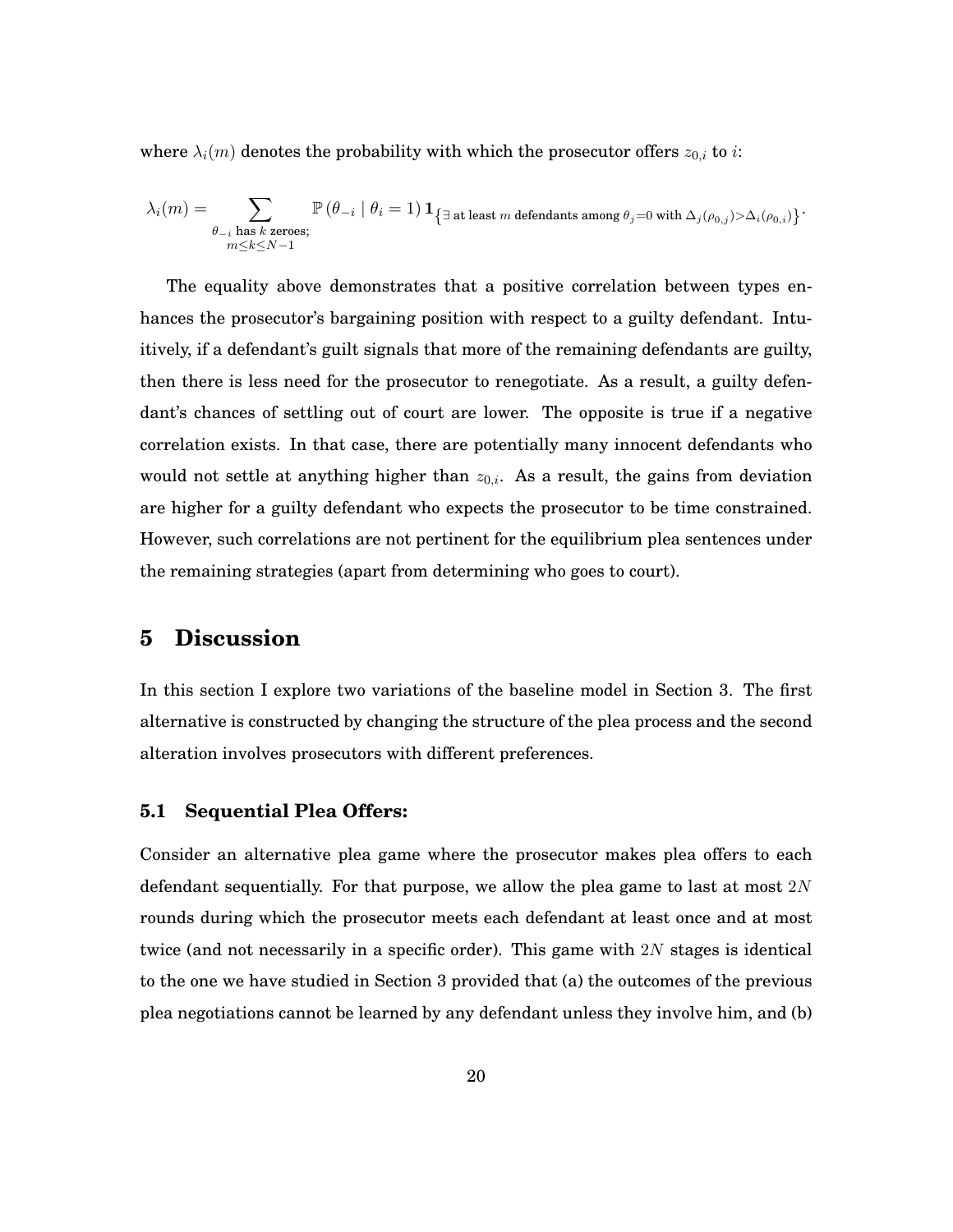there is no discounting.

However, when the outcome of every plea round (offers and responses) is publicly known, the game reveals interesting results. Common knowledge of plea outcomes affects all defendants whose crimes may be unrelated but whose fates are intertwined, as they compete to escape prosecution in trial. In this game the pooling equilibria are identical to those in Section 3 (although the strategies are different due to the change in game structure) whereas the separating equilibria are substantively different. In particular, the highest sentence acceptable to a guilty defendant is determined by *when* he is approached. To see why, let  $y^t$  and  $t-1-y^t$  be the number of closed and open cases by the start of stage  $t$ , respectively. Consider a separating equilibrium where the prosecutor makes her screening offer to each  $i$  when she meets him for the first time. As before, an innocent defendant accepts no plea above  $z_0$ . On the other hand, the highest tolerable sentence for a guilty defendant depends on the number of plea offers accepted prior to his round. The higher the number of guilty pleas entered before a guilty i is approached for the first time, the higher the sentence i can expect in equilibrium. This is because, each accepted offer frees the prosecutor to bring an additional case to trial. To illustrate, suppose that all  $N-m$  initial offers are accepted. Then the remaining m defendants know that they certainly go to trial unless they accept their offers. For that reason, the prosecutor can sentence any remaining guilty defendant to the harshest plea sentence  $z_1$ . Indeed, if  $N - m \leq y^n$  (in other words, n is any stage after round  $N - m$  where prosecutor is no longer constrained), then the  $n^{th}$ defendant definitely goes to trial upon rejection.

By a similar reasoning, the plea process becomes more favorable to defendants if the prosecutor faces many rejections in the earlier rounds. Any guilty defendant yet to negotiate with the prosecutor knows that he has higher chances of arranging a better deal weakening the prosecutor's bargaining power with the rest of the defendants (see (17)). Also note that since the prosecutor is ex ante equally ambivalent about all defendants, the order in which she offers pleas is random. To formalize how publicly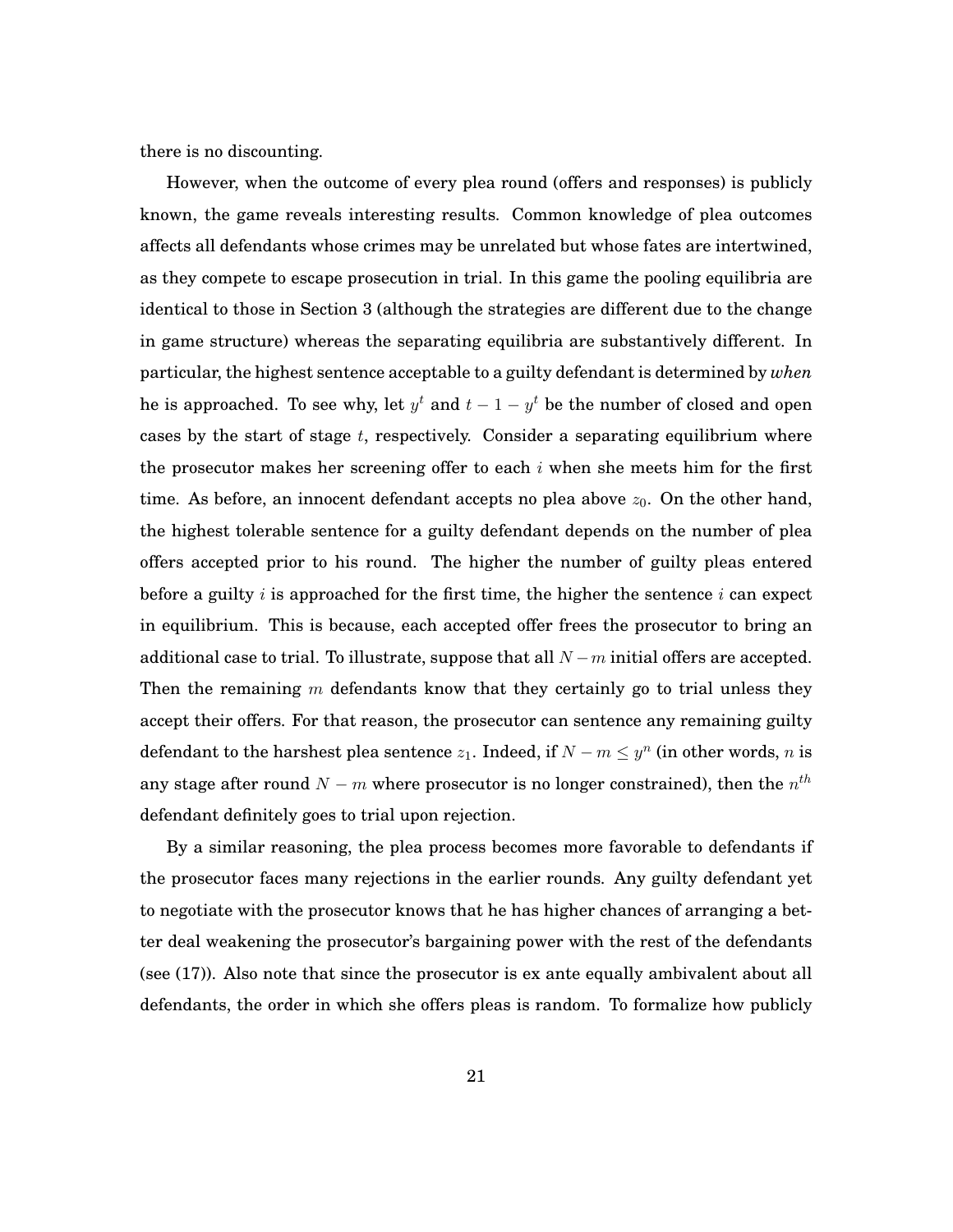observed plea outcomes affect the subsequent plea offers, let us look at the  $n^{th}$  defendant the prosecutor approaches under the assumption that  $N - m > y^n$ . The highest acceptable sentence to a guilty  $n^{th}$  defendant, is denoted by  $z^{S,n}$  and satisfies

$$
u(z^{S,n}) = \lambda^{n}(m)u(z_{0}) + [1 - \lambda^{n}(m)]u(z_{1}),
$$

where

$$
\lambda^{n}(m) = \sum_{N-n \ge k \ge m+y^{n}-n} {N-n \choose k} (1-\alpha)^{k} \alpha^{N-n-k} \frac{k+n-y^{n}-m}{k+n-y^{n}}.
$$
 (17)

Observe that, due to the independence of types the expected payoff from each strategy prior to the plea stage is the same as before.

#### **5.2 Prosecutors with Different Goals:**

It is plausible that the prosecutors may harbor reservations about punishing an innocent defendant, or they may only be interested in punishing the guilty. To investigate these possibilities, we allow the prosecutors to suffer a nonnegative loss from sentencing the innocent. One modified form of prosecutorial utility functions that captures these considerations is:

$$
\sum_{i=1,\ldots,N} \theta_i v(s_i) - (1-\theta_i) w(s_i),
$$

where  $w(0) = 0$  and  $w' \geq 0$ .

When  $w'=0$ , the prosecutor cares only about sentencing the guilty but is indifferent to the fate of an innocent defendant. Under these circumstances, the prosecutor always chooses to go to trial. In doing so, if  $\rho_1 \geq \frac{v(z_1)}{v(\overline{s})}$  $v(\overline{s})$  $\left(\rho_1 < \frac{v(z_1)}{v(\overline{s})}\right)$  $v(\overline{s})$  , then she uses the separating strategy instead of the indifferent (semiseparating) strategy as long as

$$
\frac{v(z^S)}{v(\overline{z})} \geq \frac{N-m}{N} \frac{v(z_0)}{v(\overline{z})} + \frac{m}{N} \rho_1\left(v(z^S) \geq \frac{N-m}{N} v(z_0) + \frac{m}{N} v(z_1)\right).
$$

When the prosecutor's risk tolerance is little, she always chooses the separating strategy.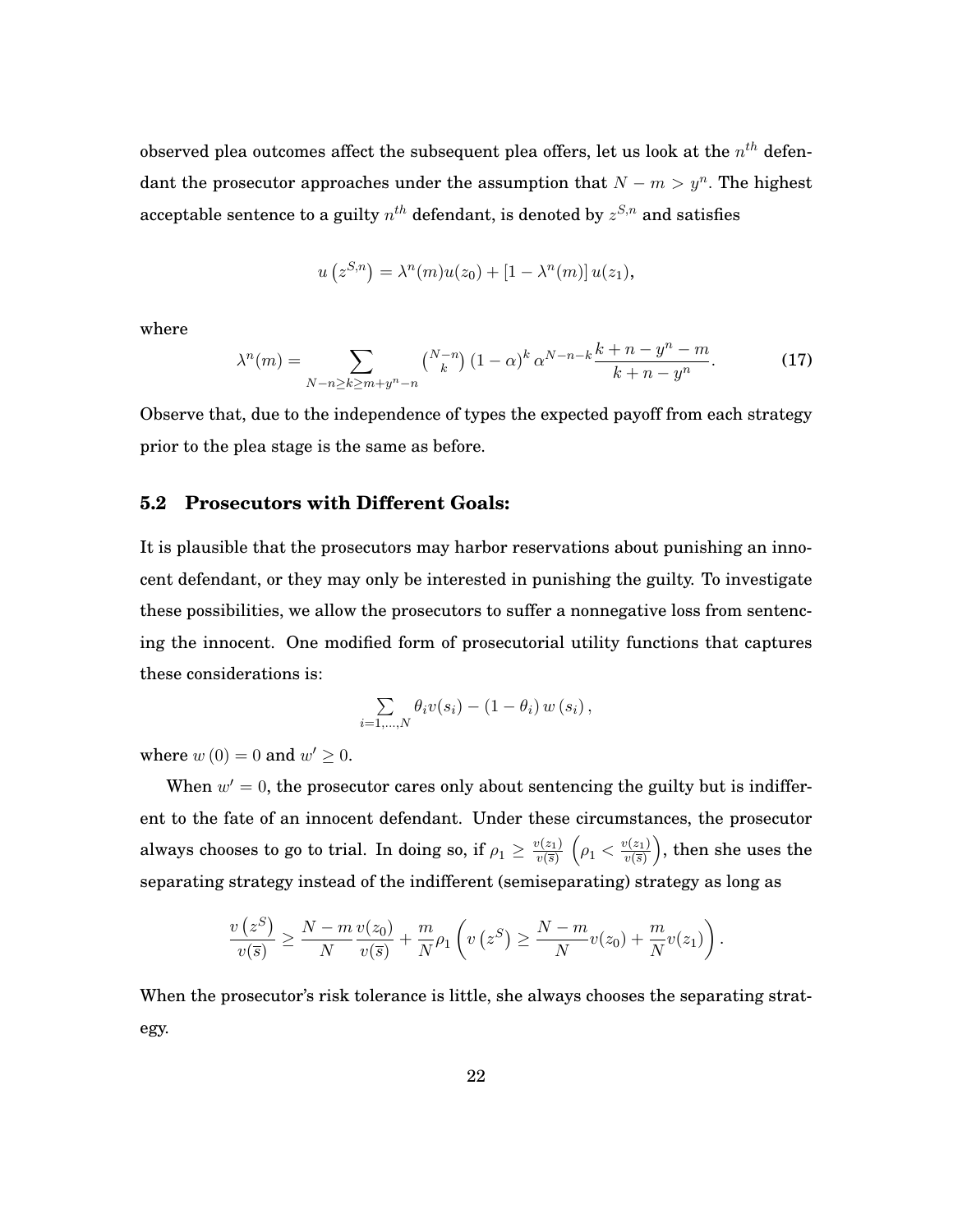When  $w' > 0$ , the prosecutor suffers from convicting the innocent. Since the threat of bringing an innocent defendant to trial is not credible, she never adopts the separating strategy. The prosecutor then chooses between the three remaining strategies. The plea agreement with  $N - m$  defendants in a settlement or a semiseparating strategy is denoted by  $z^\prime_0$  and solves:

$$
\max_{s \le z_0} \alpha v(s) - (1 - \alpha) w(s) \tag{18}
$$

If  $\rho_1 \geq \frac{v(z_1)}{v(\overline{s})}$  $v(\overline{s})$  $\left(\rho_1 \langle \frac{v(z_1)}{v(\overline{s})}\right)$  $v(\overline{s})$  , then the prosecutor chooses the indifferent (semiseparating) instead of the settlement strategy when

$$
\rho_1 v(\overline{s}) - v(z'_0) \left( v(z_1) - v(z'_0) \right) > \frac{1-\alpha}{\alpha} \left[ \rho_0 w(\overline{s}) - w(z'_0) \right].
$$

Thus, the prosecutor chooses the settlement strategy as long as 1) evidence generation is sufficiently inaccurate, 2) trials are sufficiently unreliable (small chances of making type I and II errors), and 3) her guilt from punishing the innocent trumps her gain from punishing the guilty.

### **6 Conclusion**

In this paper I propose a comprehensive plea bargaining model which explores the prosecution side in depth. I introduce two prosecutorial features which so far have been neglected : risk attitudes and time constraints. Moreover, as in any situation of bargaining, the characteristics of each negotiating partner are pertinent to predict the final outcomes. In doing so, I provide a rationale for plea bargaining. I find that the prosecutor's decisions are primarily defined by (i) the probabilities of reaching erroneous verdicts in trials, and (ii) the prosecutor's risk attitudes around two sentences, one that is acceptable by all and another acceptable only by the guilty. I find that time constraints are immaterial to the decisions of those prosecutors who are locally risk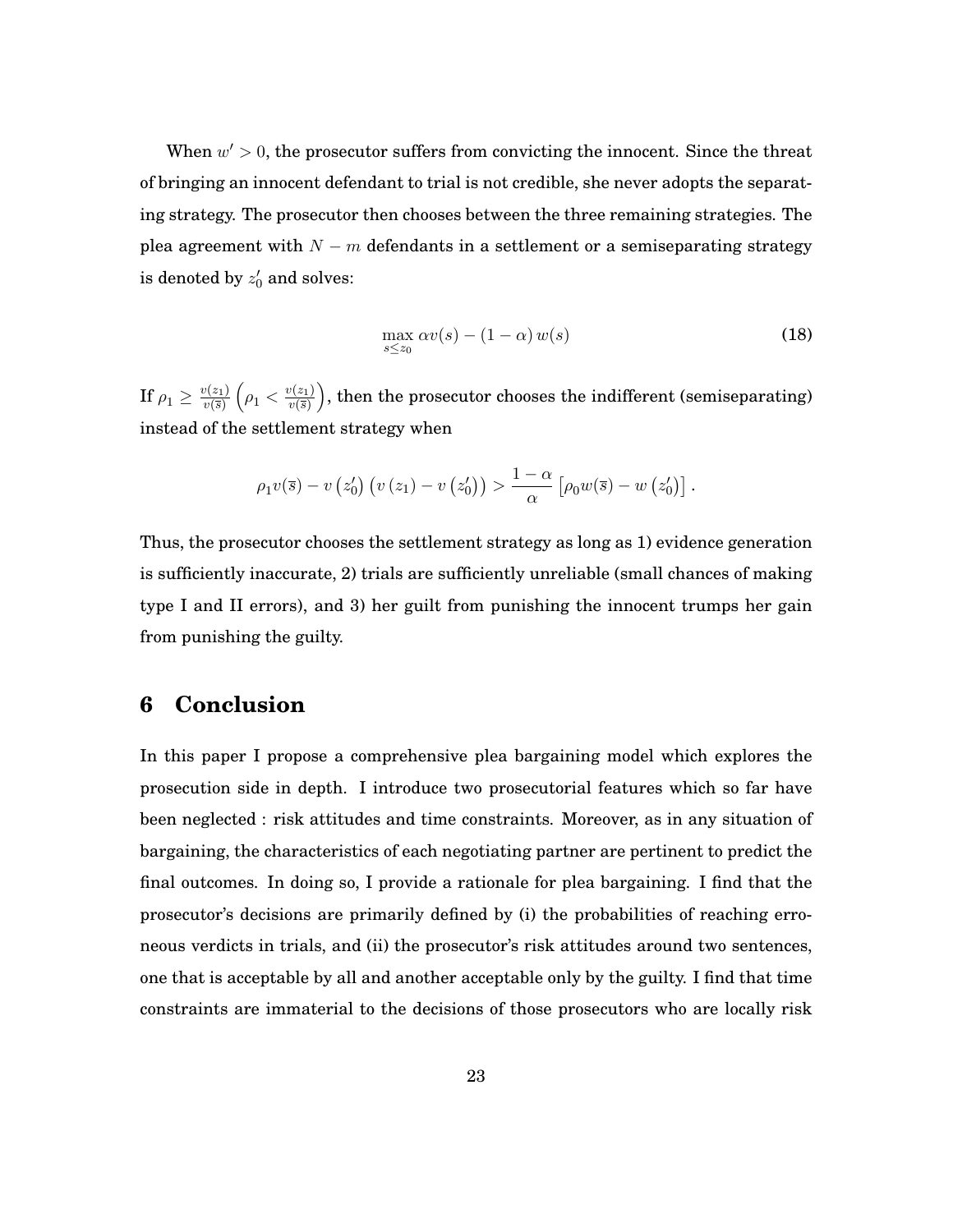averse or little risk tolerant around the sentence which can be successfully imposed on any defendant. This happens, for instance, when prosecutors are risk averse or when their risk tolerance is weaker than the defendants' risk aversion; indeed, with these risk attitudes the prosecutors can even choose to close every case with a plea agreement regardless of time constraints. Separation of the guilty from the innocent can occur and time constraints become relevant if the prosecutors are sufficiently risk tolerant around this sentence. However, when prosecutors are highly risk tolerant, then they may prefer the riskiest option by proceeding to trials without learning the truth. The most informative plea processes take place under prosecutors who are sufficiently risk tolerant at low sentences acceptable to all, but risk averse or little risk tolerant at high ones acceptable only to the guilty.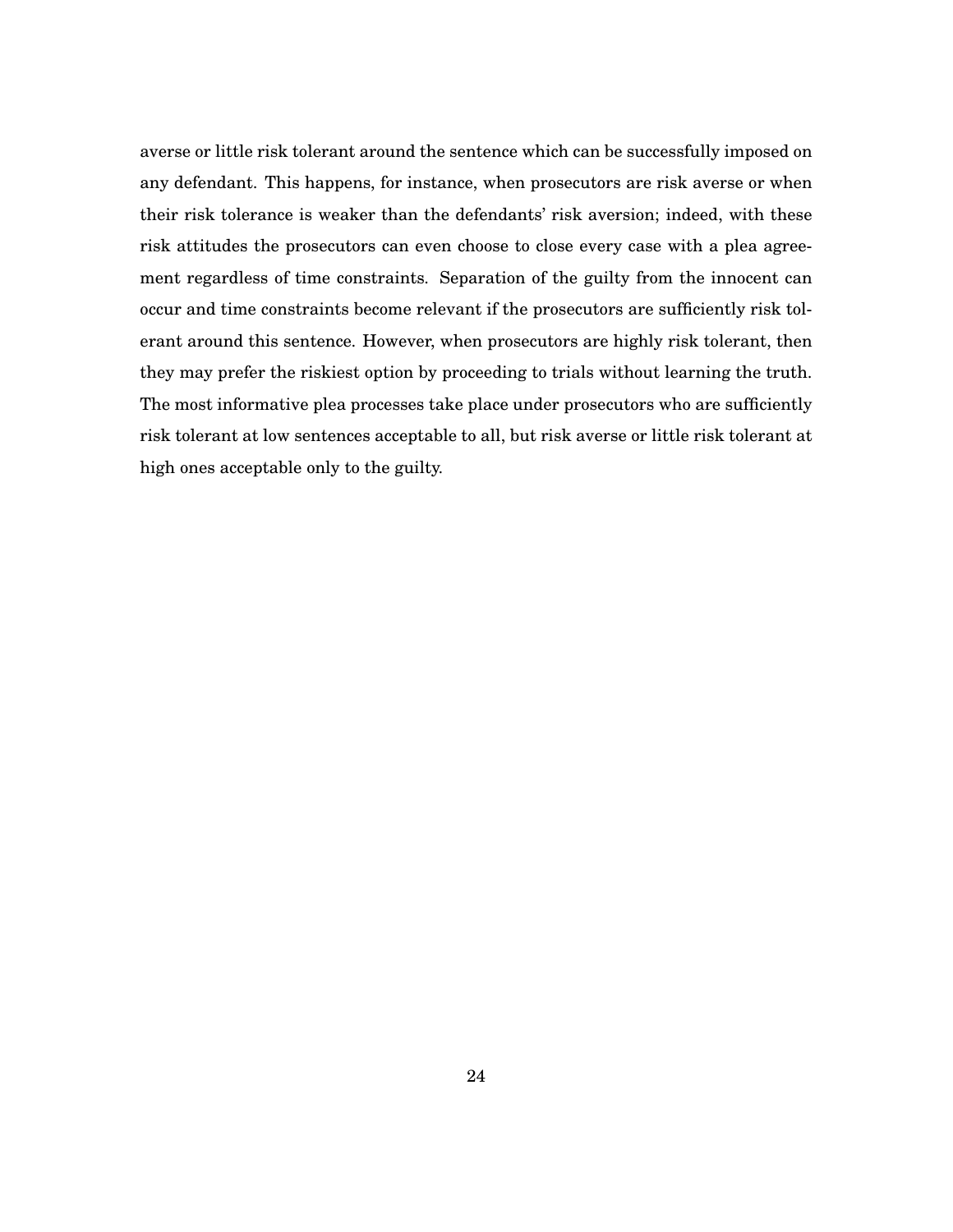## **References**

- [1] Alshuler, Albert W. 1968. "The Prosecutor's Role in Plea Bargaining." *The University of Chicago Law Review.* 36(1):50-112.
- [2] Baker, Scott and Claudio Mezzetti. 2001. "Prosecutorial Resources, Plea Bargaining and the Decision to Go to Trial." *Journal of Law, Economics, and Organization.* 17(1):149-167.
- [3] Bar-Gill, Oren and Oren Gazal Ayal. 2006. "Plea Bargains Only for the Guilty." *Journal of Law and Economics.* 49:353-364.
- [4] Bibas, Stephanos. 2004. "Plea Bargaining Outside the Shadow of Trial." *Harvard Law Review*. 117(8):2463-2547.
- [5] Boylan, Richard T. 2005 "What do Prosecutors Maximize? Evidence from the Careers of US Attorneys." American Law and Economics Review. 7(2):379-402.
- [6] Boylan, R. T. and C.X. 2005. "Salaries, Plea Rates, and the Career Objective of Federal Prosecutors." *Journal of Law and Economics.* 48:627-651.
- [7] Cooter, Robert D. and Daniel L. Rubinfeld. 1989. "Economic Analysis of Legal Disputes and Their Resolution." *Journal of Economic Literature*. 27(3): 1067-1097.
- [8] Easterbrook, Frank H. 1992. "Plea Bargaining as Compromise." *The Yale Journal.* 101(8): 1969-1978.
- [9] Grossman, Gene M. and Michael L. Katz. 1983. "Plea Bargaining and Social Welfare." *The American Economic Review*. 73(4):749-757.
- [10] Kobayashi, Bruce H. 1992. "Deterrence with Multiple Defendants: An Explanation for "Unfair" Plea Bargains." *The RAND Journal of Economics.* 23(4):507-517.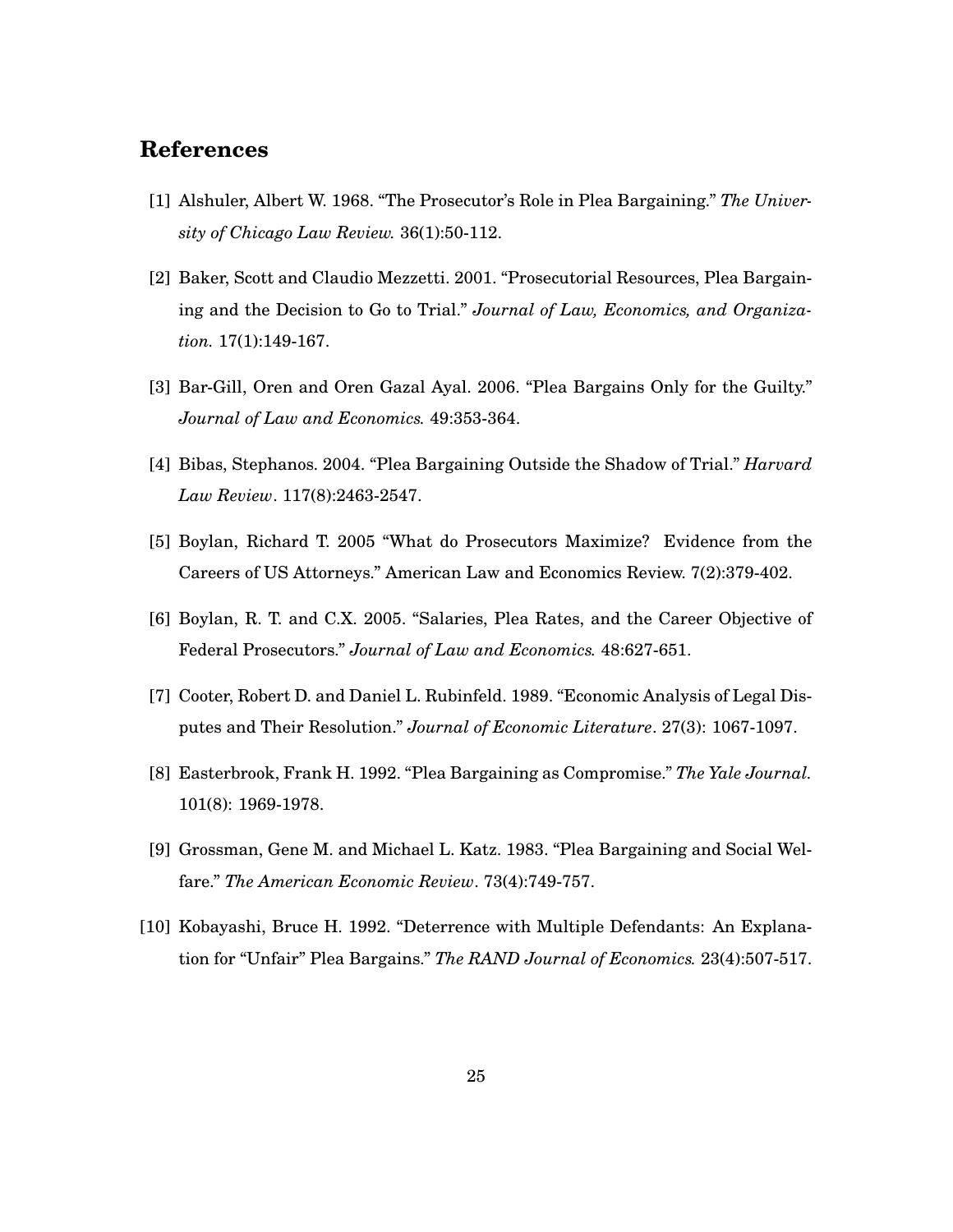- [11] Kobayashi, Bruce H. and John R. Lott, Jr. 1996. "In Defense of Criminal Defense Expenditures and Plea Bargaining." *International Review of Law and Economics.* 16:397–416.
- [12] Landes, William M. 1971. "An Economic Analysis of Courts." *Journal of Law and Economics*. 14:61-107.
- [13] Miceli, Thomas J. 1990. "Optimal Prosecution of Defendants Whose Guilt Is Uncertain." *Journal of Law, Economics, & Organization*. 6(1):189-201
- [14] Mongrain, Steeve and Joanne Roberts. 2009. "Plea Bargaining with Budgetary Constraints." *International Review of Law and Economics*. 29(1):8-12.
- [15] Polinsky, Mitchell A. and Steven Shavell. 2000. "The Economic Theory of Public Enforcement of Law." *Journal of Economic Literature*. 38(1):45-76.
- [16] Reinganum, Jennifer F. 2000. "Sentencing Guidelines, Judicial Discretion, and Plea Bargaining." *The RAND Journal of Economics*. 31(1): 62-81.
- [17] Reinganum, Jennifer F. 1988. "Plea Bargaining and Prosecutorial Discretion." *The American Economic Review*. 78(4):713-728.
- [18] Rhodes, William M. 1976. "The Economics of Criminal Courts: A Theoretical and Empirical Investigation." *The Journal of Legal Studies.* 5(2):311-340.
- [19] Spier, Kathryn E. 1992. "The Dynamics of Pre-trial Negotiations." The Review of Economic Studies. 59(1):93-108.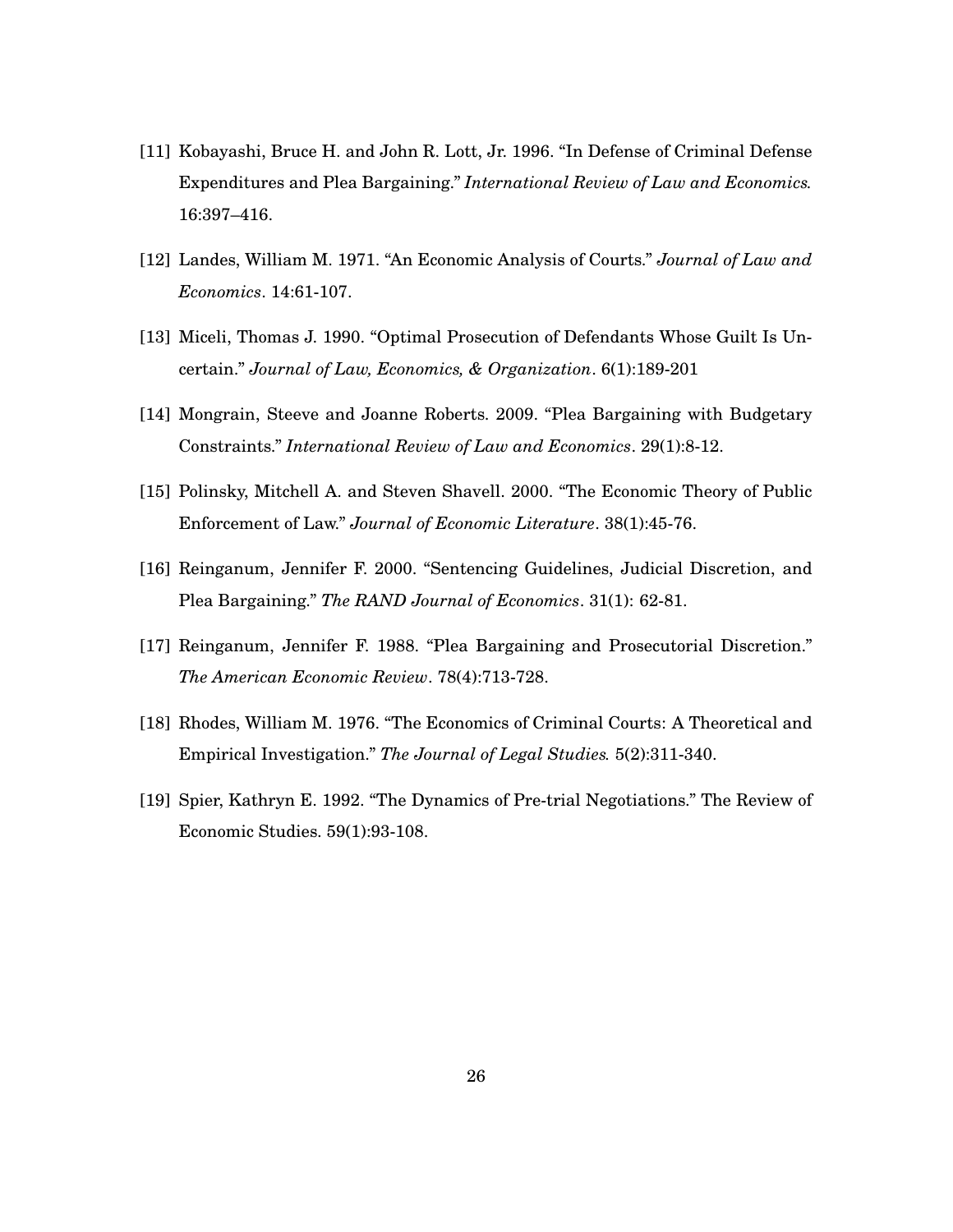#### **7 APPENDIX**

**Proof of Lemma 2:** (i) Assume  $s_i^* > s_j^*$ , without loss of generality, that is,  $s_i^*$  is the lowest sentence  $i$  can expect in the plea process. But then the prosecutor is strictly better off by setting  $\left(s^1_j\right)$  $\Big)^{*}=\left(s_{i}^{1}\right)^{*}$  and  $\Big(s_{j}^{2}\Big)$  $\big)^{*} = (s_i^2)^{*}.$ 

(ii) The following four cases cover all the contingencies. **(a)** If  $s_i^* = (s_i^t)^* > z_0$ for some t, then  $\left(\delta_p^t\right)^*(i) = 1$ . (b) If  $s_i^* = \left(s_i^t\right)^* \leq z_0$  or if  $\left(s_i^t\right)^* > z_1$  for some  $i$  and t, then  $(\delta_p^t)^*(i) = \alpha$ . (c) Suppose there exist some i, j, and r such that  $z_1 \geq s_i^* =$  $(s_i^r)^* \geq \min_t \left(s_j^t\right)$  $\Big)^*$  > z<sub>0</sub> where  $\Big(r_j^t\Big)$  $\int_0^* = R$  for all t. Then  $(\delta_p^1)^*(j) = (\delta_p^2)^*(j) = 0$  if  $\left(s_j^1\right)$  $\setminus^*$  $\leq$  $\left(s_j^2\right)$  $\int^*; \left(\delta_p^1\right)^* (j) = \alpha \text{ and } \left(\delta_p^2\right)^* (j) = 0 \text{ if } \left(s_j^1\right)^*$  $\bigg)^* > \bigg(s_j^2\bigg)$  : **(d)** Suppose there exist some  $i, j$ , and r such that  $\min_t \left( s_j^t \right)$  $\Big)^{*} > (s_{i}^{r})^{*} > z_{0} \text{ and } (r_{j}^{r})$  $\Big)^{\ast} = A, \, {\rm then} \, \left( r_j^t \right)$  $\big)^* = R$  and  $(\delta_p^t)^*(j) = \alpha$  for all t by (i).

**Proof of Proposition 2:** (1) follows from Lemma 2. (2) follows from the observation that at stage 2, the prosecutor must have the incentive to bring as many defendants as feasible to trial, otherwise no guilty defendant accepts a sentence higher than  $z_0$ :  $\rho_0 v(\overline{s}) \geq v(z_0)$ .

**Proof of Proposition 3:**  $V_v^P$  and  $V_v^{SS}$  denote the prosecutor's expected payoffs from employing the settlement and semiseparating strategies, respectively, when she has a utility representation  $v$ . Also recall that  $V_v^S$ , and  $V_v^I$  are her expected payoffs from utilizing the separating, and the indifferent strategies. Clearly,  $V_v^P = Nv(z_0)$ . The separating strategy generates a payoff of

$$
V_v^S = \sum_{0 \le k \le N} {N \choose k} (1 - \alpha)^{N-k} \alpha^k k v(z^S) + \sum_{0 \le k \le m} {N \choose k} (1 - \alpha)^k \alpha^{N-k} k \rho_0 v(\bar{s}) + \sum_{m+1 \le k \le N} {N \choose k} (1 - \alpha)^k \alpha^{N-k} [m \rho_0 v(\bar{s}) + (k - m) v(z_0)] = \sum_{0 \le k \le N} {N \choose k} (1 - \alpha)^k \alpha^{N-k} k v(z^S) + \sum_{0 \le k \le N} {N \choose k} (1 - \alpha)^k \alpha^{N-k} k \rho_0 v(\bar{s}) - \sum_{m+1 \le k \le N} {N \choose k} (1 - \alpha)^k \alpha^{N-k} [(k - m) \rho_0 v(\bar{s}) - (k - m) v(z_0)] = N \alpha v(z^S) + N(1 - \alpha) \rho_0 v(\bar{s}) - [\rho_0 v(\bar{s}) - v(z_0)] A(m), \qquad (19)
$$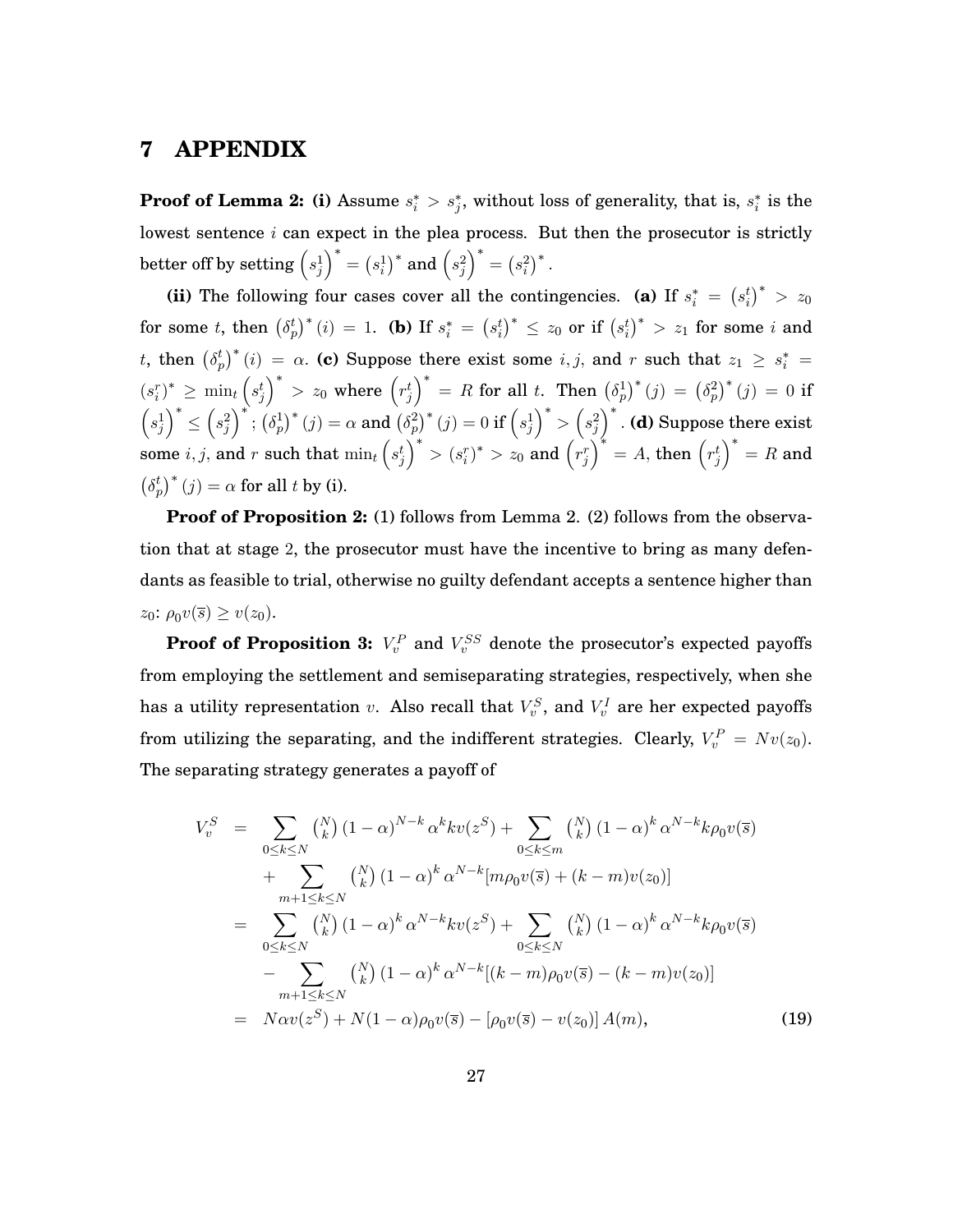where the penultimate and last equalities are achieved by regrouping the terms and taking expectations of binomially distributed terms. The indifferent and semiseparating strategy payoffs are given below in that order:

$$
V_v^I = (N - m)v(z_0) + \sum_{0 \le k \le m} {m \choose k} \alpha^k (1 - \alpha)^{m-k} [k\rho_1 + (m - k)\rho_0] v(\bar{s})
$$
  
\n
$$
= (N - m)v(z_0) + mv(\bar{s}) ([(1 - \alpha)\rho_0 + \alpha \rho_1]
$$
  
\n
$$
= (N - m)v(z_0) + \alpha mv(\bar{s}) \text{ (by (4))}
$$
  
\n
$$
V_v^{SS} = (N - m)v(z_0) + m [\alpha v(z_1) + (1 - \alpha) \rho_0 v(\bar{s})]
$$
\n(20)

 $V^{SS} \geq \langle \langle \rangle V^P \Leftrightarrow 110$ . By grouping terms we have  $V_v^I \geq \langle \langle \rangle V_v^P \Leftrightarrow 111$ . Since  $\alpha > \rho_0 \geq \frac{v(z_0)}{v(\overline{s})}$  $\frac{\partial \langle z_0 \rangle}{\partial v(\bar{s})}$ , the last inequality is sufficient to guarantee (11).

Also we have

$$
\frac{v(z_1)}{v(\overline{s})} \ge (\langle) \rho_1 \Leftrightarrow V_v^{SS} \ge (\langle) V_v^I. \tag{21}
$$

Moreover,  $V_v^S \geq \langle \langle \rangle V_v^{SS} \Leftrightarrow$  (12). Regrouping terms shows that  $V_v^S \geq \langle \langle \rangle V_v^I \Leftrightarrow$  (13). Moreover, by (2) of Proposition 2, the separating strategy is incentive compatible only if  $\rho_0 \leq \frac{v(z_0)}{v(\overline{s})}$  $\frac{v(z_0)}{v(\overline{s})}$ .

**Lemma 3** *Suppose there exist two prosecutors,*  $p_1$  *and*  $p_2$ *, whose utility functions are* w and v, respectively. If  $p_1$  is strictly more risk acceptant than  $p_2$ , then

$$
\forall y > x > 0 : \frac{v(x)}{v(y)} > \frac{w(x)}{w(y)},\tag{22}
$$

*and*

$$
\forall x > 0 : \Delta'(x) > 0 \tag{23}
$$

*where*  $\Delta = w - v$ .

**Proof.** The following definitions of the more-risk-acceptant-than relation are equivalent: (i) for any  $\lambda \in (0,1] : \lambda v(x) + (1-\lambda) v(y) < \lambda w(x) + (1-\lambda) w(y)$ . (ii) There exists an increasing and strictly convex function  $f$  such that  $w = f(v)$ . (iii)  $\frac{v''}{v'} < \frac{w''}{w'}$ .